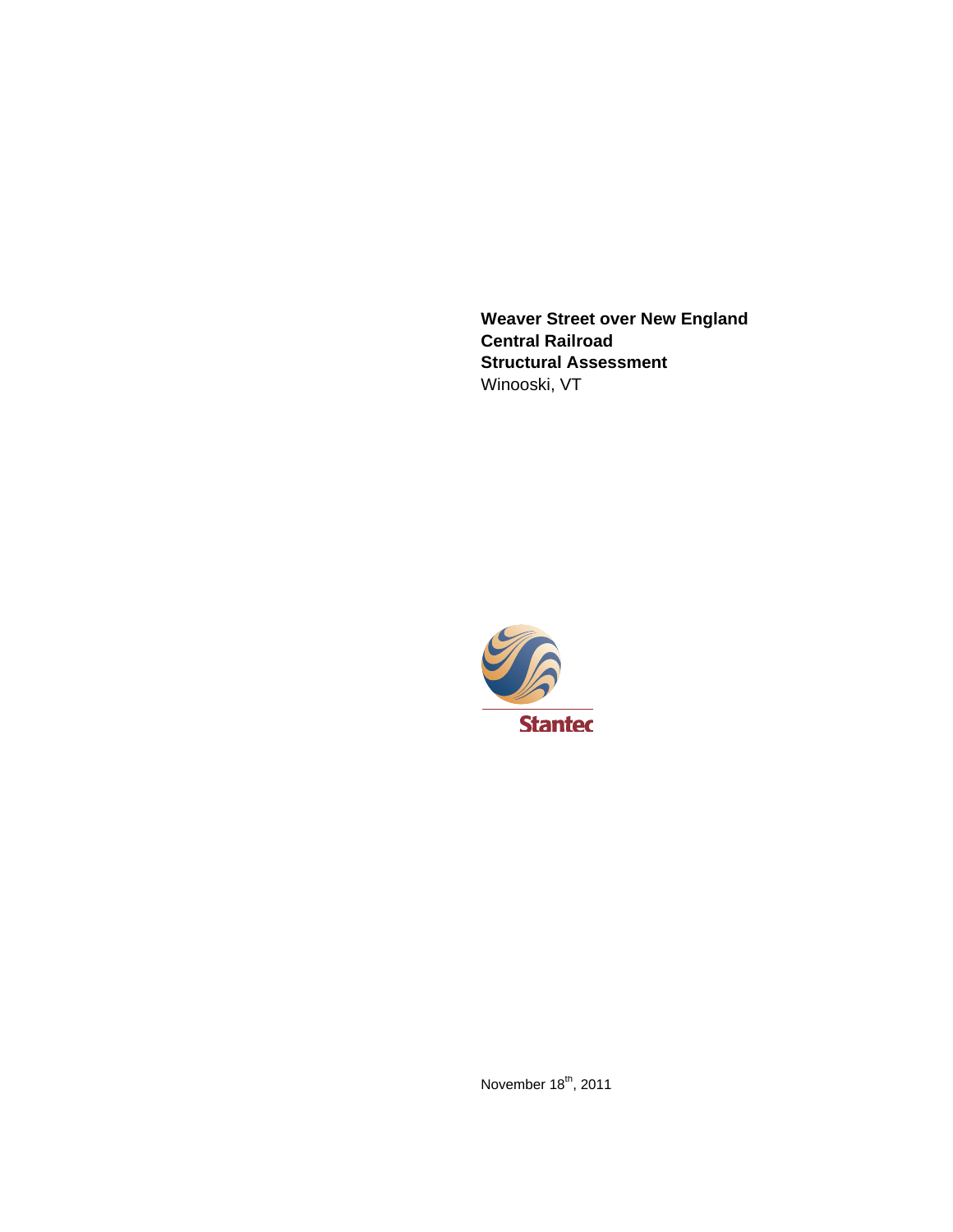**Stantec** WEAVER STREET OVER NEW ENGLAND CENTRAL RAILROAD STRUCTURAL ASSESSMENT

### **Table of Contents**

| 3.1 BACKGROUND ON TESTS CONDUCTED AND THE CORROSION PROCESS4                     |  |
|----------------------------------------------------------------------------------|--|
|                                                                                  |  |
|                                                                                  |  |
|                                                                                  |  |
|                                                                                  |  |
|                                                                                  |  |
|                                                                                  |  |
| ,我们也不会有什么。""我们的人,我们也不会有什么?""我们的人,我们也不会有什么?""我们的人,我们也不会有什么?""我们的人,我们也不会有什么?""我们的人 |  |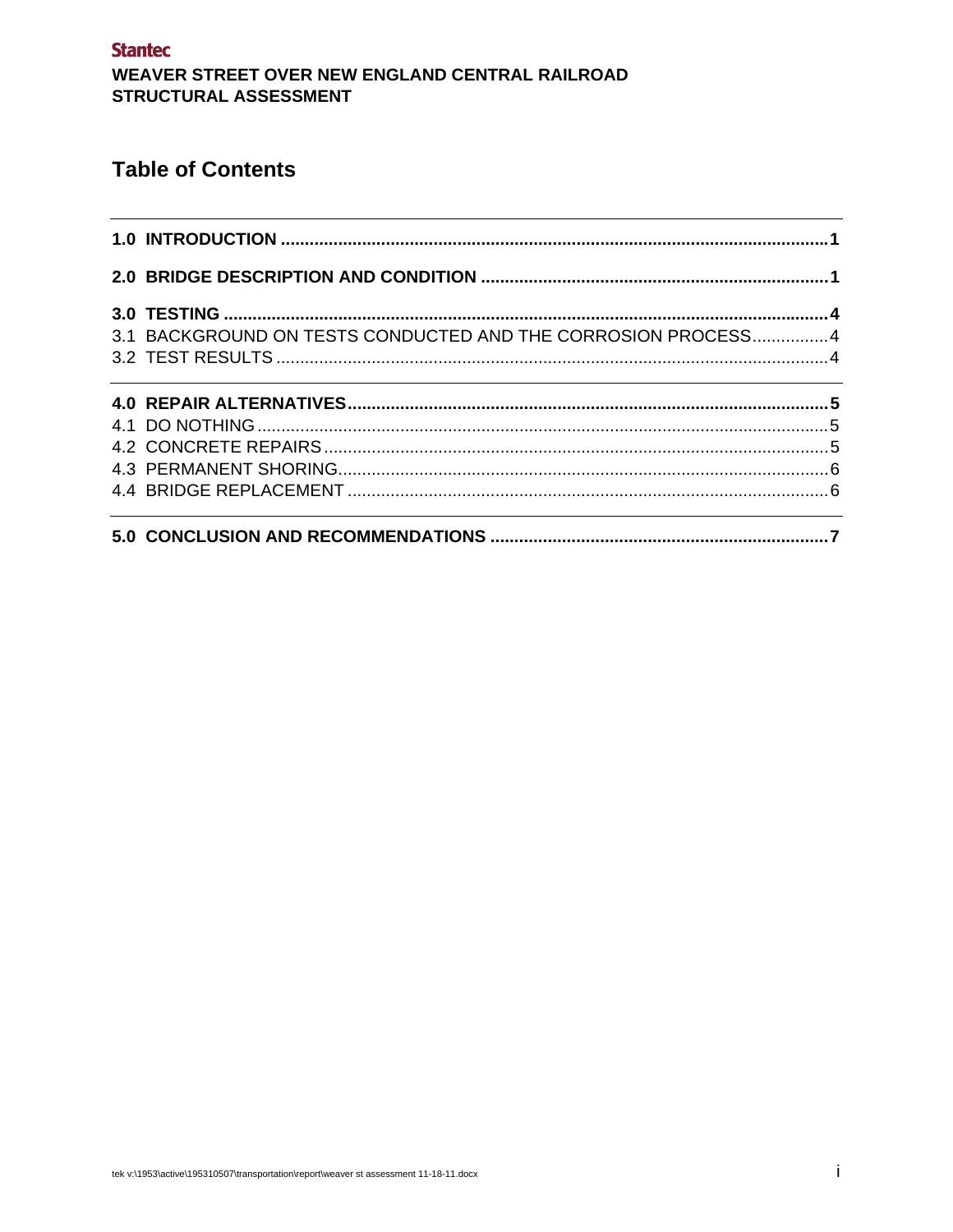### **1.0 Introduction**

The purpose of this investigation was to conduct a structural assessment of the existing bridge, summarize its condition and determine appropriate repair options. On site assessment included sounding the soffit of the concrete arch as well as obtaining concrete cores for laboratory testing.

Alternatives presented in this report are potential solutions for addressing concerns about the structural degradation of the existing arch bridge. This is not a scoping study, and does not attempt to define the alternatives in enough detail to identify environmental or permitting constraints, or to define the purpose and need for a project.

### **2.0 Bridge Description and Condition**

The existing single span arch bridge was built in 1916 and spans New England Central Railroad's Burlington branch-line. Currently, the bridge is not posted, however Weaver Street is posted for a legal load limit of 24,000 pounds.

The bridge is inspected at 2-year intervals (maximum) by VTrans in accordance with the Federal Surface Transportation Act of 1978. Inspection reports and inventory/appraisal sheets from those inspections are included in Appendix A. VTrans' 2009 inspection reports indicate that the bridge is in satisfactory to good condition; however, the inspection reports note cracking and delaminating of the concrete surface in the soffit of the arch.

Stantec conducted an investigation of the bridge on April 26, 2011. This included sounding the soffit of the arch for delamination and collecting concrete samples for testing. The following is a summary of the observations:

- It appears that there had been previous attempts to repair the surface of the arch. Sounding of the surface revealed a dull/hollow sound indicating repaired areas were poorly bonded to the substrate and reinforcement. The area of poorly bonded repairs is estimated at 5%-15% of the soffit area.
- Approximately 5% to 10% of the soffit was spalled, exposing the reinforcing steel, for a total surface area of 10% to 25% that is either spalled or delaminated.
- Significant spalling, cracking and delamination of concrete in west fascia of the arch was observed.
- In areas where delamination was not encountered, the majority of the concrete surface yielded a dull sound indicating that the surface of the concrete was soft. This is possibly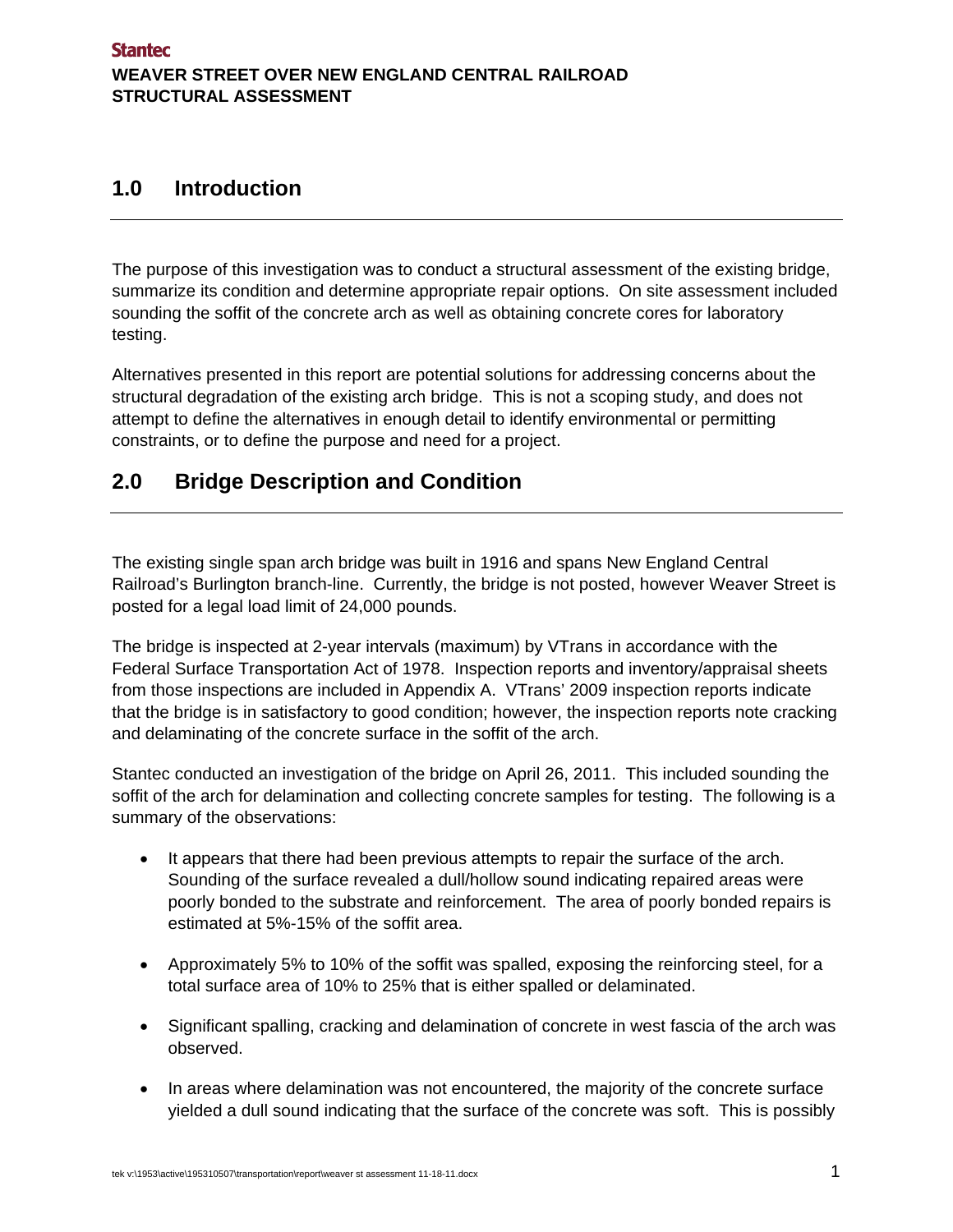due to poor mixture of the aggregate and cement in the original construction. It was observed that the original concrete was poorly mixed and poorly consolidated, with many voids, and some areas having large concentrations of stone with little or no cement and other areas with a mixture of sand and cement with little or no aggregate.

- No weep holes were observed in the arch, raising the question of how and if the backfill of the arch is drained. The surface of the concrete appeared moist in areas suggesting that the backfill might be saturated.
- Sounding of the concrete bridge railing revealed nearly 100% of the top surface of the rail is delaminated.

#### **2.1 FEDERAL SUFFICIENCY RATING**

The city should be aware that VTrans current inventory and appraisal of the structure indicates that the structure has a Federal Sufficiency Rating of 95.

The sufficiency rating is a computed numerical value that is used to determine eligibility of a bridge for Federal funding. The formula includes factors for structural condition, bridge geometry, and traffic conditions. A bridge with a sufficiency rating of 80 or less is eligible for Federal bridge rehabilitation funding. A bridge with a sufficiency rating of 50 or less is eligible for Federal bridge replacement funding.

Kansas Department of Transportation developed the following pie graph (figure 1) to illustrate the factors influencing the bridge sufficiency ratings. The entire document from which the figure was taken is available (http://www.transportation.org/sites/bridges/docs/Sufficiency%20Ratings%20Explained.pdf). A copy of the document is also included in appendix A.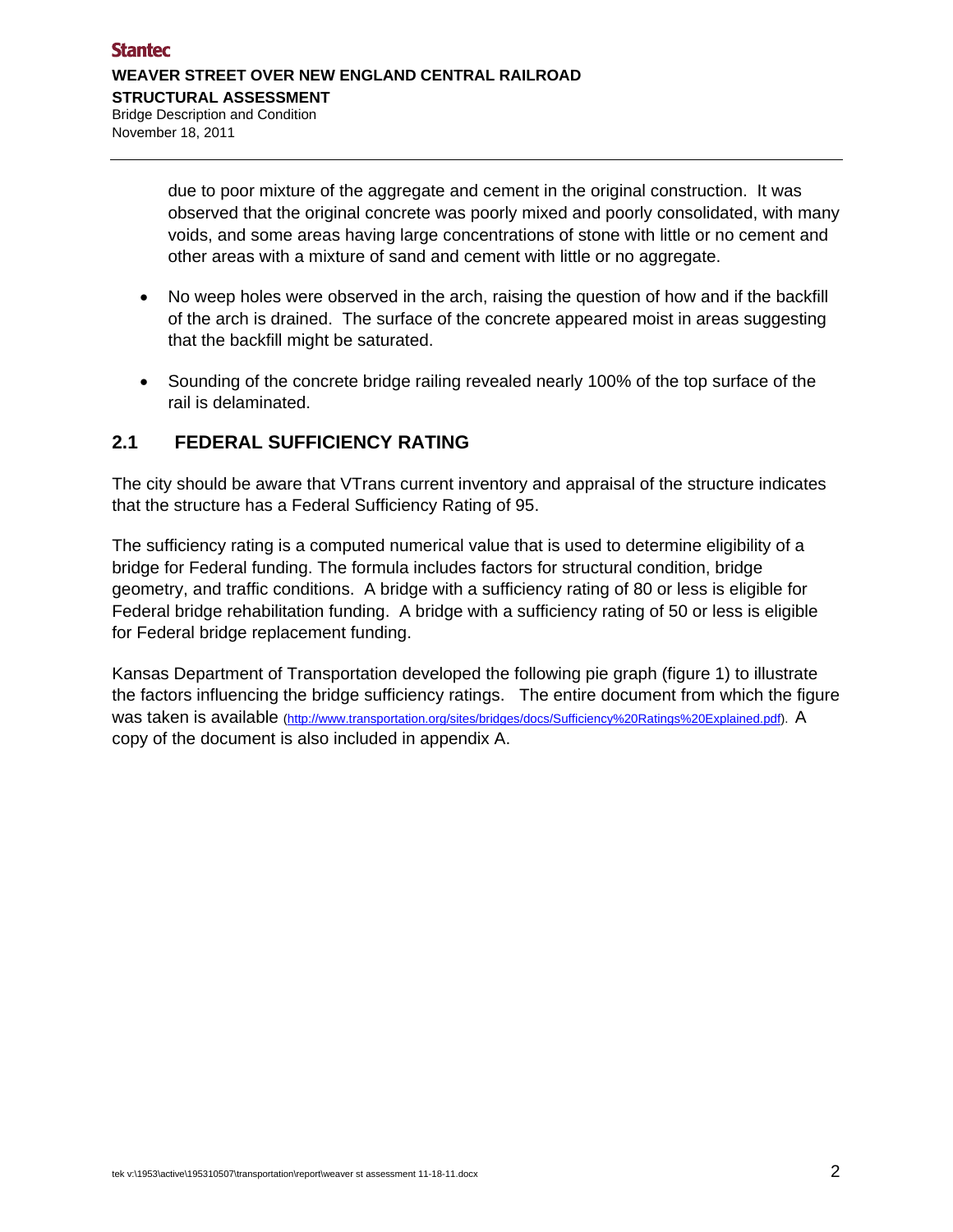

Figure 1: Kansas DOT Summary of Bridge Sufficiency Ratings.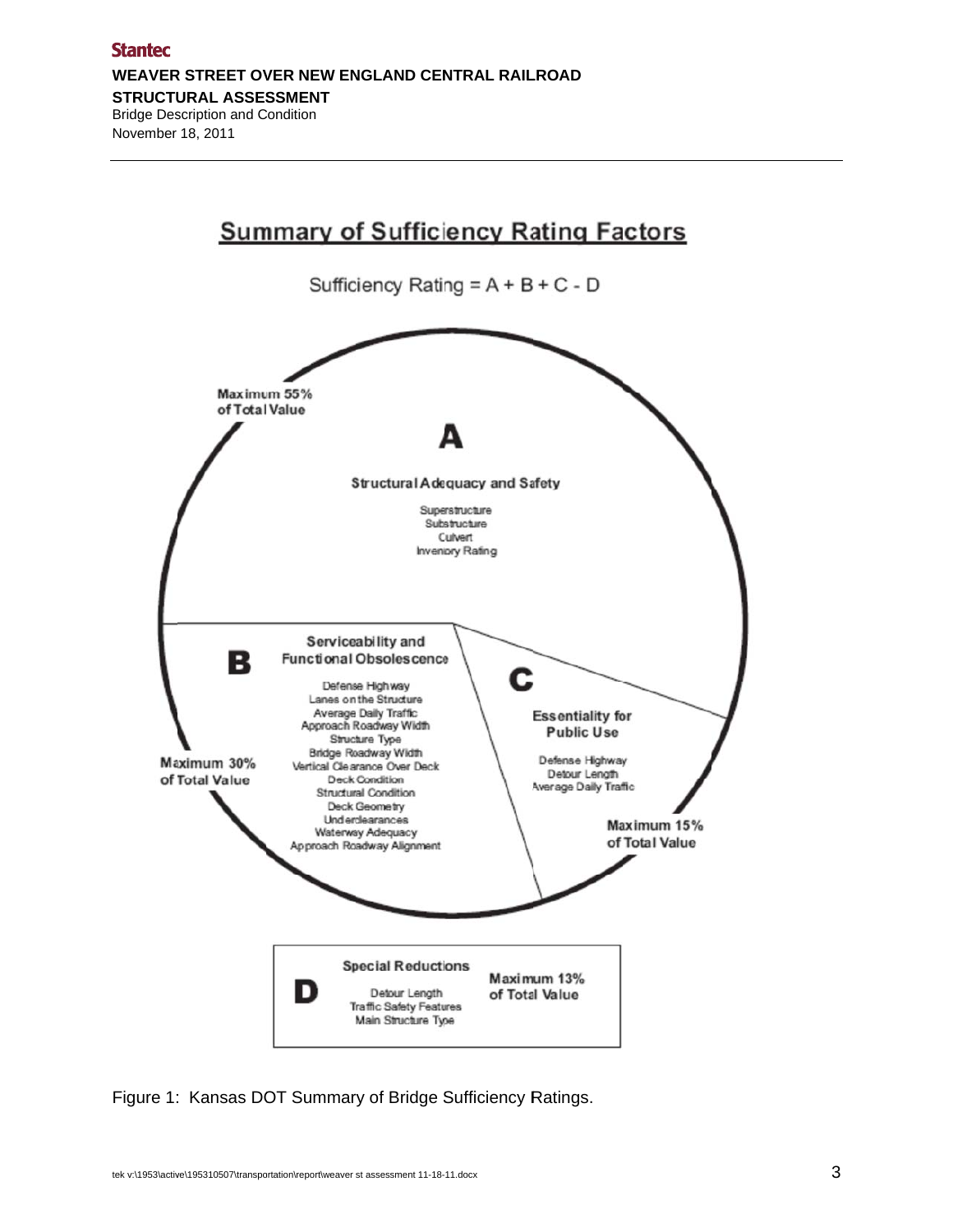### **3.0 Testing**

### **3.1 BACKGROUND ON TESTS CONDUCTED AND THE CORROSION PROCESS**

To assist in determining the cause of the spalling and corrosion on the soffit of the arch, concrete cores were obtained at four locations near the spring line of the arch. Samples were tested to determine the concentration of chlorides (which can accelerate corrosion) and to determine the depth of carbonation from the surface of the concrete. The following definitions are intended to give the reader some understanding of how the presence of these conditions in the concrete affects the structure.

Corrosion Process: Steel oxidizes in the presence of air and water to form rust which has a volume of up to 10 times that of the steel consumed. This swelling of the steel causes the surrounding concrete to pop off (or spall) or to become delaminated from the rest of the structure, which in turn leads to more exposure and more corrosion.

Chloride Contamination: Salt (sodium chloride) is used for de-icing roads and was even historically used as a concrete additive. The presence of salt is a major problem for reinforced concrete structures. When dissolved in water, sodium chloride forms a versatile, highly corrosive solution of sodium ions (Na+) and chloride ions (Cl-). The very mobile chloride ions disperse through concrete pores in solution and where they come into contact with the reinforcing steel they attack the passive layer that protects the steel. For bridge structures, it has generally been found that concrete chloride content in the range of 0.025% to 0.035% by weight of concrete (1.0 to 1.4 pounds chloride per cubic yard) at the reinforcement depth is critical because at values above this threshold, corrosion of reinforcing steel in concrete can occur rapidly.

Carbonation: In normal concrete, the reinforcing is protected by the naturally high alkalinity of the concrete with a pH of about 12. A passivating layer of stable mineral scale is formed on the reinforcing which protects it from corrosion. Carbonation is the reduction of the protective alkalinity of the concrete. It is caused by the absorption of carbon dioxide and moisture which lowers the pH to 10 or less and renders the reinforcing vulnerable to corrosion. Reinforcing steel embedded in carbonated concrete will corrode in the presence of water and oxygen, and the reinforcement will have less resistance to chemical corrosion from chloride compounds that may be present in the concrete as a result of deicing chemicals used on the bridge or salt that may have been added to the concrete during construction.

#### **3.2 TEST RESULTS**

Concrete samples taken from the Weaver Street Bridge indicated Chloride concentrations ranged from .04% to .173% by weight of concrete, putting them beyond the threshold (0.035%) where chloride contamination accelerates corrosion. Levels in excess of the threshold were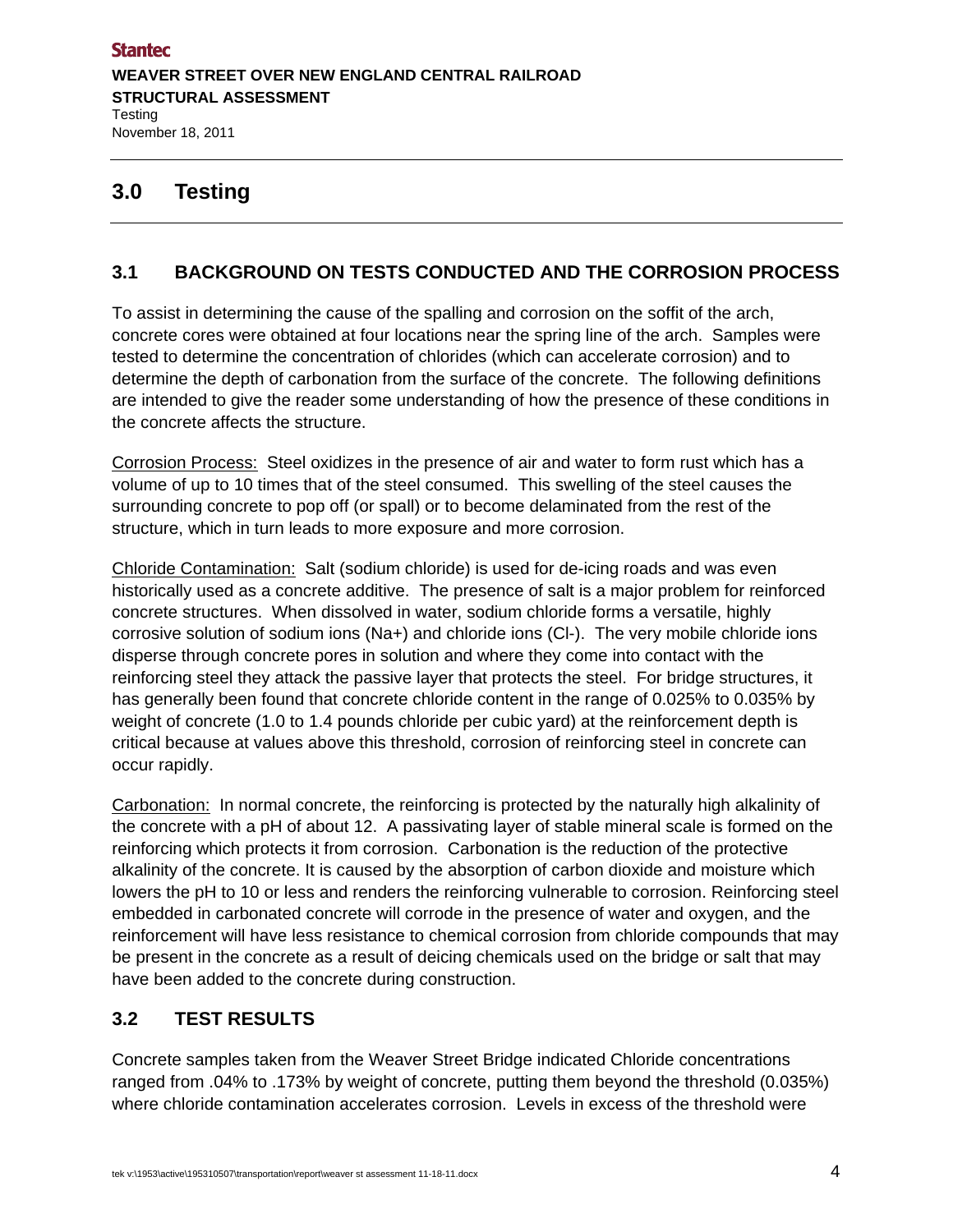observed at all locations sampled. Chloride samples did not vary appreciably with depth but rather with location. Higher levels were observed in the samples taken adjacent to the west fascia of the bridge.

The depth of carbonation from the concrete surface was between 1.5 to 2 inches at 3 of the 4 sample locations and was greater than 3.5 inches at the 4th location. This carbonation reduces the concrete ability to protect reinforcement from corrosion.

As discussed previously, in new concrete with a pH of 12 to 13, about 0.035% soluble chloride by weight of concrete (1.4 lbs per cubic yard) is the threshold to start corrosion of embedded steel. When the pH is lowered to a range of 10 to 11 (thru carbonation), the chloride threshold for corrosion is significantly lower.

Test results and concrete sample locations are included in Appendix B.

### **4.0 Repair Alternatives**

#### **4.1 DO NOTHING**

Many factors influence the rate of deterioration including environmental factors such as moisture, chloride content, locomotive exhaust as well as composition of the existing concrete, the thickness of the arch and loading of the structure.

Without plans for the bridge, the geometry of the structural components of the arch is unknown and predicting the remaining lifespan of the existing arch and its current rating are difficult.

Given the test results and observation that indicate the poor condition of the existing concrete, we would anticipate an increase in rate of deterioration of the arch soffit in the coming years. It would not be unexpected to see the structure deteriorate more rapidly within the next 5 to 15 years. However, currently no visual signs of structural distress were observed; indicating that the structure is still adequate to carry current traffic. In our opinion, the standard biannual inspection interval is still appropriate for monitoring the safety of the bridge. The frequency of inspections on this bridge should be increased if the deterioration gets considerably worse or if there are any signs of distress, i.e. cracking or crushing concrete.

### **4.2 CONCRETE REPAIRS**

Repairing or patching areas of spalled or delaminated concrete will not address the carbonation and chloride contamination which are the underlying causes of deterioration. Any repairs or patching of the concrete would be relatively short lived (similar to previous repair work).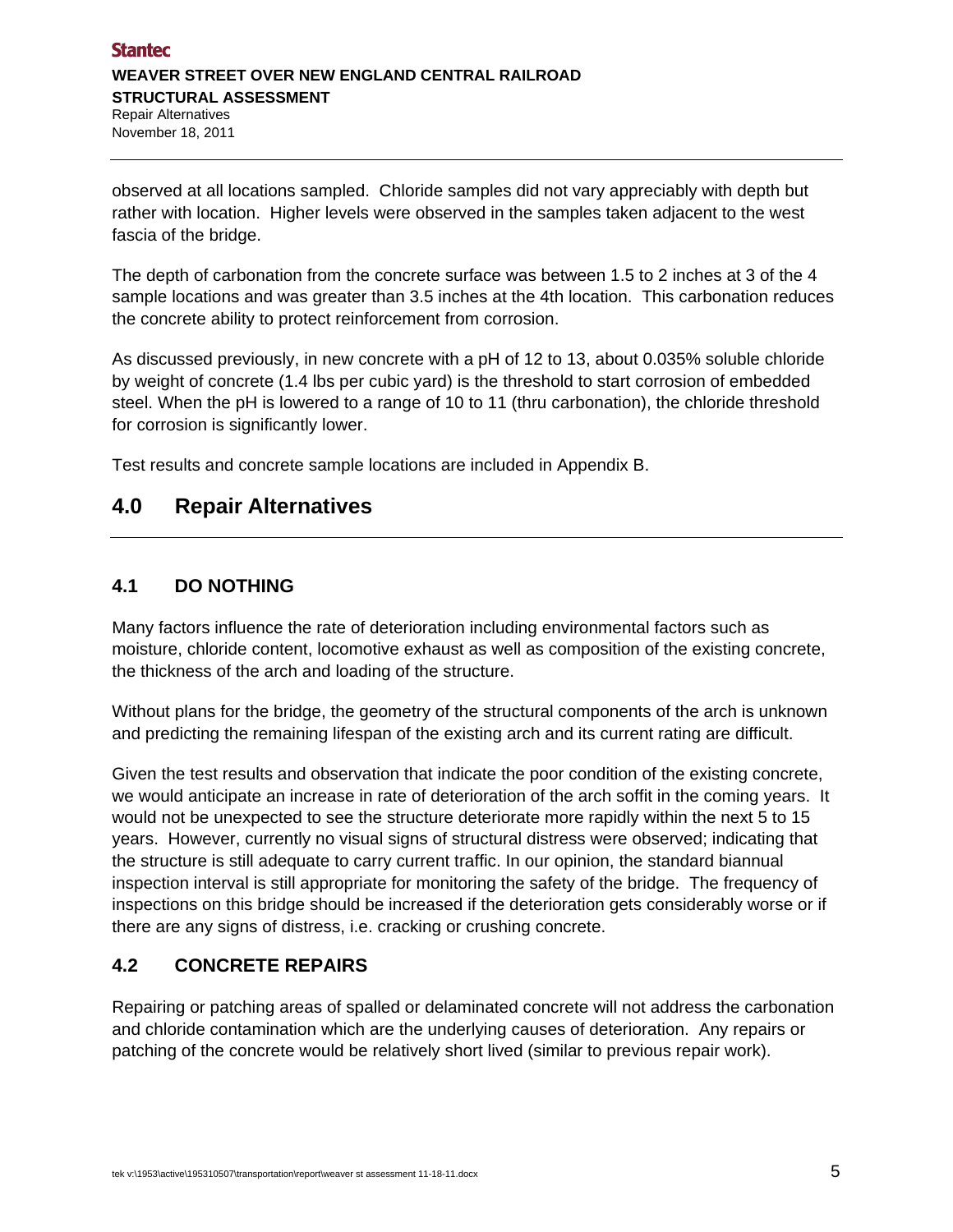In order to halt active corrosion within the bridge, it would be necessary to either remove the chloride contamination and reverse the effects of concrete carbonation, or prevent moisture and oxygen from reaching the reinforcement. The carbonated concrete could be removed and replaced with repair material, but given the distribution of chloride contamination indicated by the concrete sampling, it is not considered practical to address chloride contamination thru concrete removal.

There is an electro-chemical process for extracting chlorides from the concrete, which involves saturating the concrete and using an electric current to cause the chlorides to migrate out to the concrete. However, given the condition and geometry of the bridge and the distribution of the chlorides, the effectiveness of this process is considered highly questionable.

Sealing the structure to prevent moisture from penetrating the concrete would involve excavating the roadway above and applying a protective membrane to the structure. This approach would be costly and again, the results are also considered highly questionable.

The cost of concrete repair work could vary widely based on what repairs were attempted. However, it is our opinion that repairs would likely be superficial and ultimately would only be temporarily effective.

#### **4.3 PERMANENT SHORING**

For comparison, Stantec estimated the cost of providing permanent shoring of the arch by constructing a new reinforced arch under the existing arch. This approach would involve installing a reinforcing steel cage and constructing the new arch with a sprayed concrete (e.g. shotcrete). This portion of the arch would have a design life of approximately 75 years, however, over the lifespan of the shoring it would be expected that other bridge elements (e.g. spandrel walls, pavement, sidewalk and the bridge railing would require repair). For comparison purposes, we recommend considering the design life for the overall structure under this approach to be 35-50 years. The cost of this permanent shoring alternative is estimated between \$200,000 and \$300,000. It should be noted that this alternative would reduce the existing vertical clearance by approximately 12"-18" over the New England Central Railroad; however, this reduction in vertical clearance may be acceptable to the railroad as the controlling vertical obstruction on the branch line is the tunnel at the Burlington end of the line.

### **4.4 BRIDGE REPLACEMENT**

Also for comparison purposes, Stantec estimated the cost of replacing the existing arch with a new prefabricated concrete arch at approximately \$700,000. The design life for the replacement bridge is considered 75 years. This cost estimate is based on an approximate square foot cost for a similar project, but does not include site specific factors such as utilities, coordinating with the railroad, and potential right of way costs (if applicable). If replacement is pursued, other structure types such as pre-cast voided slab or steel beam with concrete deck superstructures should be considered.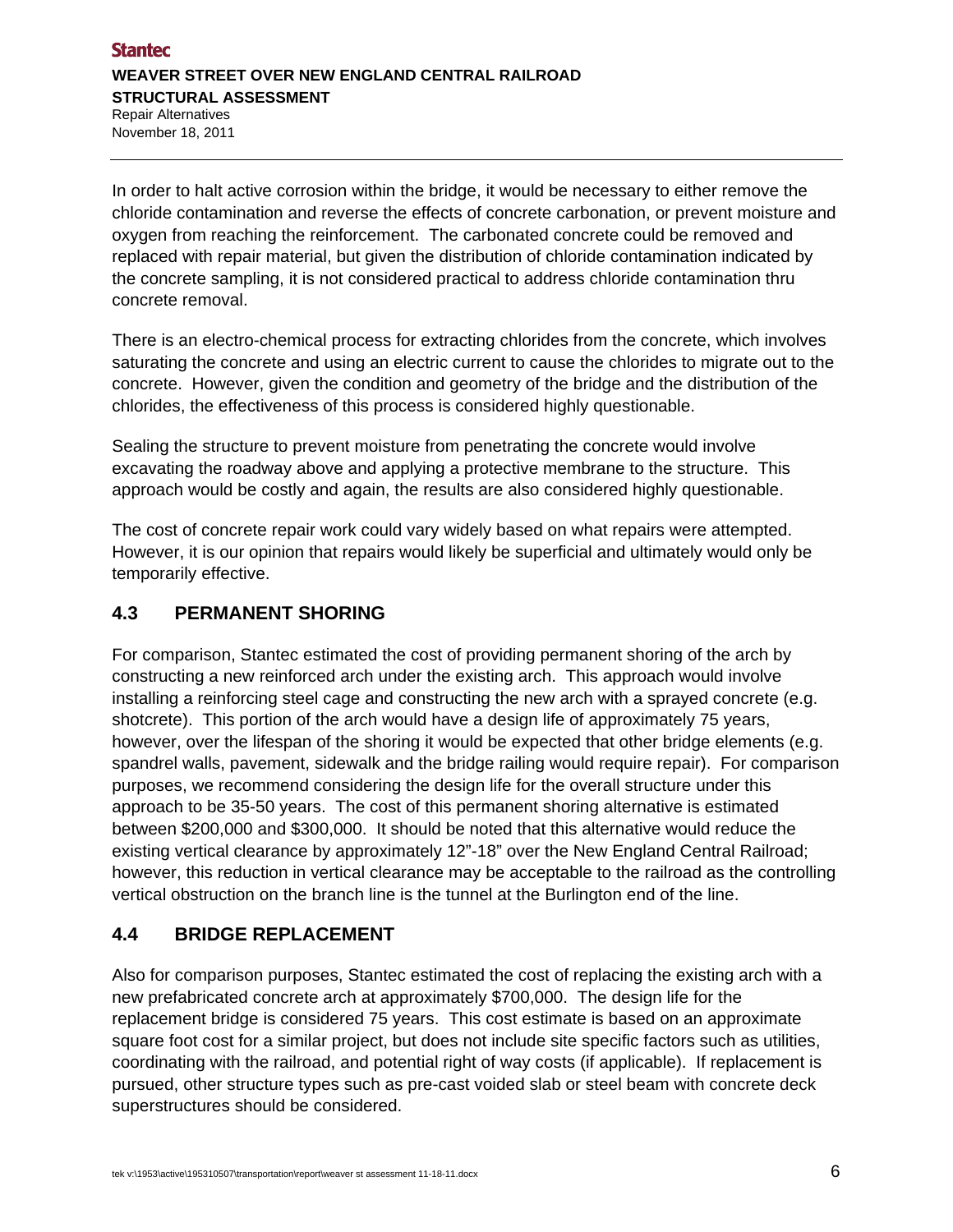### **5.0 Conclusion and Recommendations**

Currently, the arch does not show any signs of structural distress and it is appropriate for the bridge to continue carrying the current traffic and to maintain the current biannual safety inspection interval.

Concrete sampling and sounding of the arch soffit revealed that the concrete is carbonated to at least the depth of the reinforcing steel, and chloride levels in the concrete are above the threshold level for corrosion. Beyond that, previous patch and surface repairs to the soffit of the arch have debonded, revealing a substrate of poorly mixed concrete of suspect quality that comprises the original structure.

Based on this information, it is the principal conclusion of this investigation that any attempts repair the concrete arch should be considered temporary.

There are many factors that influence the rate of deterioration of the structure and prediction of the remaining lifespan of the structure with any accuracy is not possible. However, given the current level of deterioration, the levels of chloride contamination and increase PH of the concrete, an increase in the rate of deterioration can be expected. While these concrete arch structures can be very resilient, Stantec suggests that the structure may have as little as 10 to 15 years or service life remaining. We recommend that the City begin planning for a long term solution which may include the replacement of the structure. The first step in this process would be to conduct a scoping study to define a potential project.

I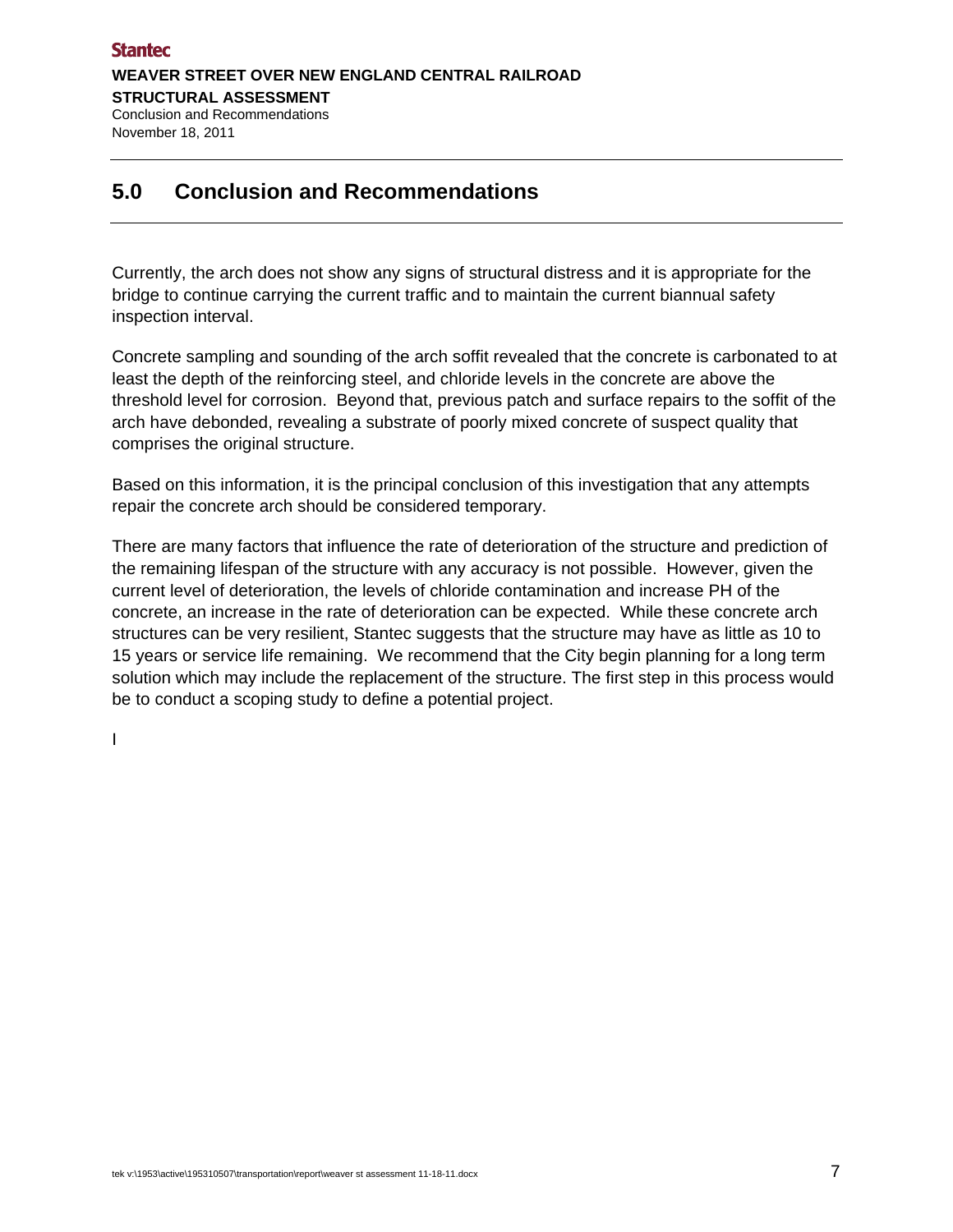# **APPENDIX A**

# **VTrans Structure Inspection, Inventory and Appraisals**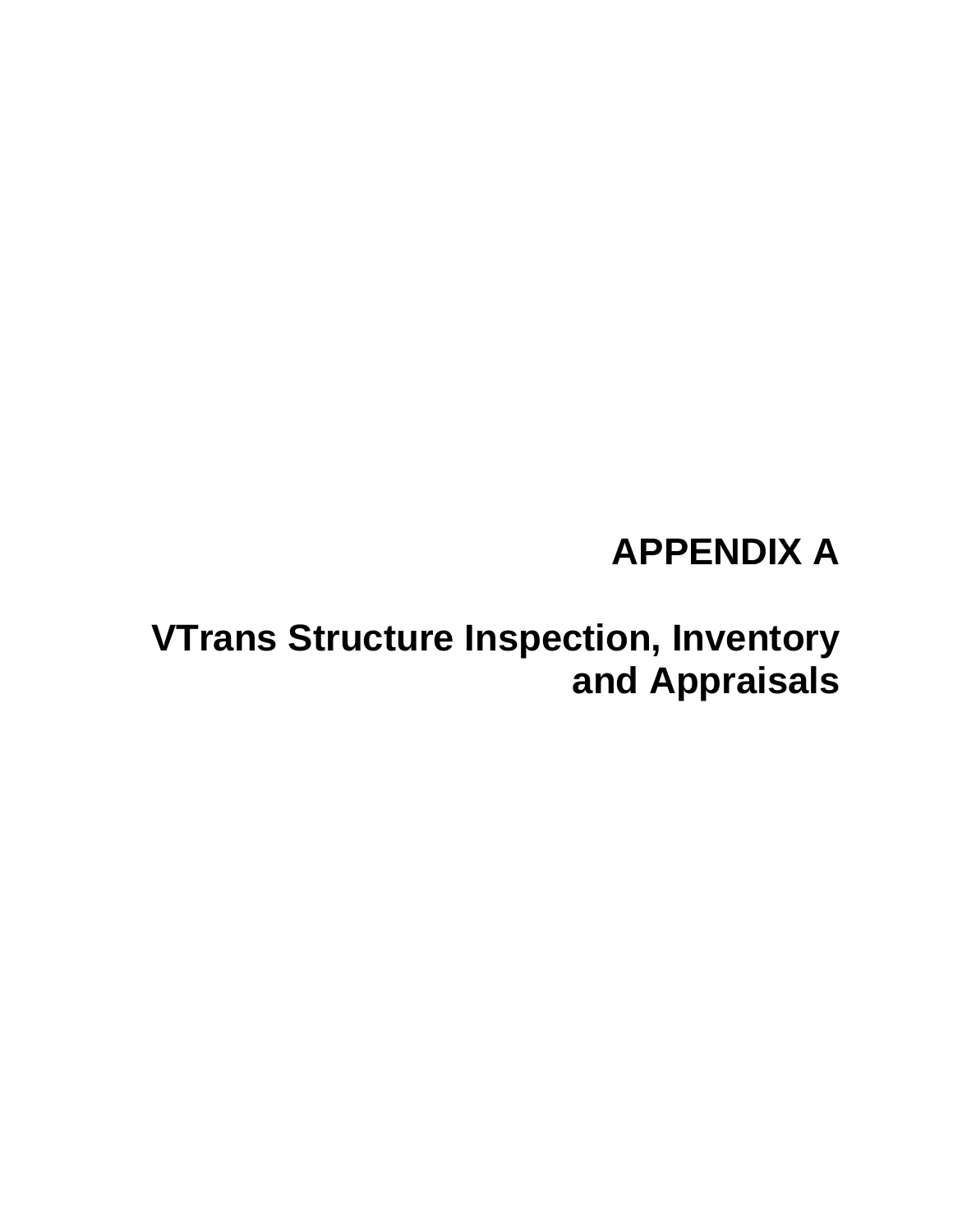#### STRUCTURE INSPECTION, INVENTORY and APPRAISAL SHEET

Vermont Agency of Transportation ~ Structures Section ~ Bridge Management and Inspection Unit

District: 5 **Inspection Report for WINOOSKI CITY** bridge no.: 00001 over NEW ENGLAND CENT approximately 0.05 MI TO JCT W ALLEN Owner: 03 TOWN-OWNED Located on: C30WE **CONDITION** STRUCTURE TYPE and MATERIALS **Bridge Type: CONCRETE ARCH** Deck Rating: N NOT APPLICABLE **Number of Main Spans: 001** Number of Approach Spans: 0000 Superstructure Rating: N NOT APPLICABLE Kind of Material and/or Design: 1 **CONCRETE** Substructure Rating: N NOT APPLICABLE **CONCRETE CIP** Deck Structure Type: 1 Channel Rating: N NOT APPLICABLE Type of Wearing Surface: N NOT APPLICABLE **Culvert Rating: 6 SATISFACTORY** Type of Membrane: N NOT APPLICABLE Federal Str. Number: 100418000104181 **Deck Protection: N NOT APPLICABLE Federal Sufficiency Rating: 95 Deficiency Status of Structure: ND** \*AS COMPARED TO FEDERAL STANDARDS **APPRAISAL** Bridge Railings: 0 DOES NOT MEET CURRENT STANDARD AGE and SERVICE Transitions: 0 DOES NOT MEET CURRENT STANDARD Year Built: 1916 Year Reconstructed: 0000 Approach Guardrail: 0 DOES NOT MEET CURRENT STANDARD Service On: 5 HIGHWAY-PEDESTRIAN Approach Guardrail Ends: 0 DOES NOT MEET CURRENT STANDARD Service Under: 2 RAILROAD Structural Evaluation: 6 EQUAL TO MINIMUM CRITERIA Lanes On the Structure: 02 Deck Geometry: N NOT APPLICABLE **Lanes Under the Structure: 00** Underclearances Vertical and Horizontal: 4 MEETS MINIMUM TOLERABLE **Bypass, Detour Length (miles): 00 CRITERIA** % Truck ADT: 02 ADT: 000750 Waterway Adequacy: N NOT OVER WATER Year of ADT: 2007 Approach Roadway Alignment: 8 EQUAL TO DESIRABLE CRITERIA **GEOMETRIC DATA** Length of Maximum Span (ft): 0038 NOT OVER WATERWAY **Scour Critical Bridges: N** Structure Length (ft): 000056 DESIGN VEHICLE, RATING, and POSTING Lt Curb/Sidewalk Width (ft): 8 Load Rating Method (Inv): 5 NO RATING ANALYSIS PERFORMED Rt Curb/Sidewalk Width (ft): 7.6 Bridge Rdwy Width Curb-to-Curb (ft): 53 Posting Status: A OPEN, NO RESTRICTION Bridge Posting: 5 NO POSTING REQUIRED Deck Width Out-to-Out (ft): 55.7 Load Posting: 01 NO LOAD POSTING SIGNS EXIST NEAR BRIDGE Appr. Roadway Width (ft): 030 POSTING NOT REQUIRED Skew: 00 **Posted Vehicle:** цý. Bridge Median: 0 NO MEDIAN Posted Weight (tons): Min Vertical Clr Over (ft): 99 FT 99 IN Design Load: 0 OTHER OR UNKNOWN Feature Under: RAILROAD BENEATH X Ref. Route: **INSPECTION and CROSS REFERENCE STRUCTURE** Min Vertical Underclr (ft): 22 FT 08 IN Insp. Date: 082009 X-Ref. BrNum: Insp. Freq. (months) 24

**INSPECTION SUMMARY and NEEDS** 

08/18/09 This struction is in satisfactory to good condition. There is cracking and delams in places and some spalling on the abutment 1 side. DCP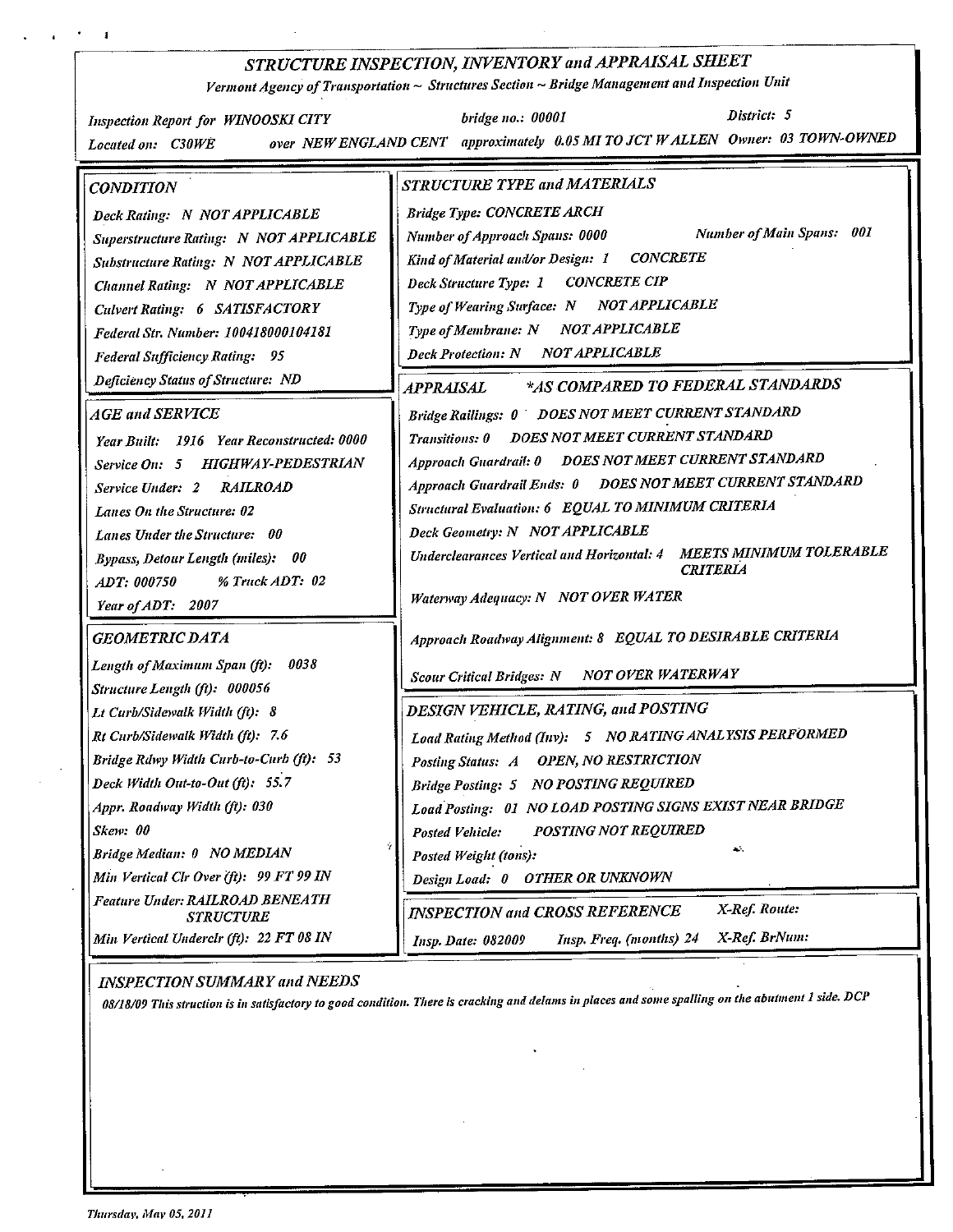| Run Date 5/5/2011                                 | <b>Vermont Agency of Transportation</b> | Rte. No. C30WE                          |
|---------------------------------------------------|-----------------------------------------|-----------------------------------------|
| District 5                                        | <b>NBIS Field Inspection Form</b>       | Rte Log Br # 00001                      |
| Rec. No. 5806                                     | Long Structures 20 Feet and Over        | Town WINOOSKI CITY                      |
| Cross Ref.                                        |                                         |                                         |
| 3 - County Code                                   |                                         | 007                                     |
| 4 - Place Code                                    |                                         | 85150                                   |
| 5 - Inventory Route                               |                                         | 180C30WE0                               |
| 6 - Features Intersected                          |                                         | <b>NEW ENGLAND</b><br><b>CENTRAL RR</b> |
| 7 - Facility Carried by Structure                 |                                         | C30WE                                   |
| 8 - Structure Number                              |                                         | 100418000104181                         |
| 9 - Location                                      |                                         | 0.05 MI TO JCT W<br>ALLEN ST            |
| 10 - Inventory Route, Minimum Vertical Clearance  |                                         | 9999                                    |
| 16 - Latitude                                     |                                         | 44293100                                |
| 17 - Longitude                                    | $   -$                                  | 073112300                               |
| 19 - Bypass, Detour Length                        |                                         | 00                                      |
| 21 - Maintenance Responsibility                   |                                         | 03                                      |
| 22 - Owner                                        |                                         | 03                                      |
| 26 - Functional Classification of Inventory Route |                                         | 19                                      |
| 27 - Year Built                                   |                                         | 1916                                    |
| 106 - Year Reconstructed                          |                                         | 0000                                    |
| 208 - Last Project Number                         |                                         |                                         |
|                                                   |                                         |                                         |
| 209 - Last Project Name                           |                                         |                                         |
|                                                   |                                         |                                         |
| 28 - Lanes On and Under the Structure             |                                         | 0200                                    |
| 29 - Average Daily Traffic                        |                                         | 000750                                  |
| 30 - Year of Average Daily Traffic                |                                         | 2007                                    |
| 242 - Source of ADT                               |                                         | 1                                       |
| 31 - Design Load                                  |                                         | 0                                       |
| 32 - Approach Roadway Width                       |                                         | 030                                     |
| 33 - Bridge Median                                |                                         | 0                                       |
| 34 - Skew                                         |                                         | 00                                      |
| 35 - Structure Flared                             |                                         | 0                                       |
| 36 - Traffic Safety Features                      |                                         | 0000                                    |
| 37 - Historical Significance                      |                                         | 3                                       |
| 41 - Structure Open, Posted, or Closed to Traffic |                                         | A                                       |
| 42 - Type of Service                              |                                         | 52                                      |
| 43 - Structure Type Main                          |                                         | 119                                     |
| 800 - Bridge Type                                 |                                         | <b>CONCRETE ARCH</b>                    |
|                                                   |                                         |                                         |

 $\pmb{\mathsf{t}}$ 

 $\overline{1}$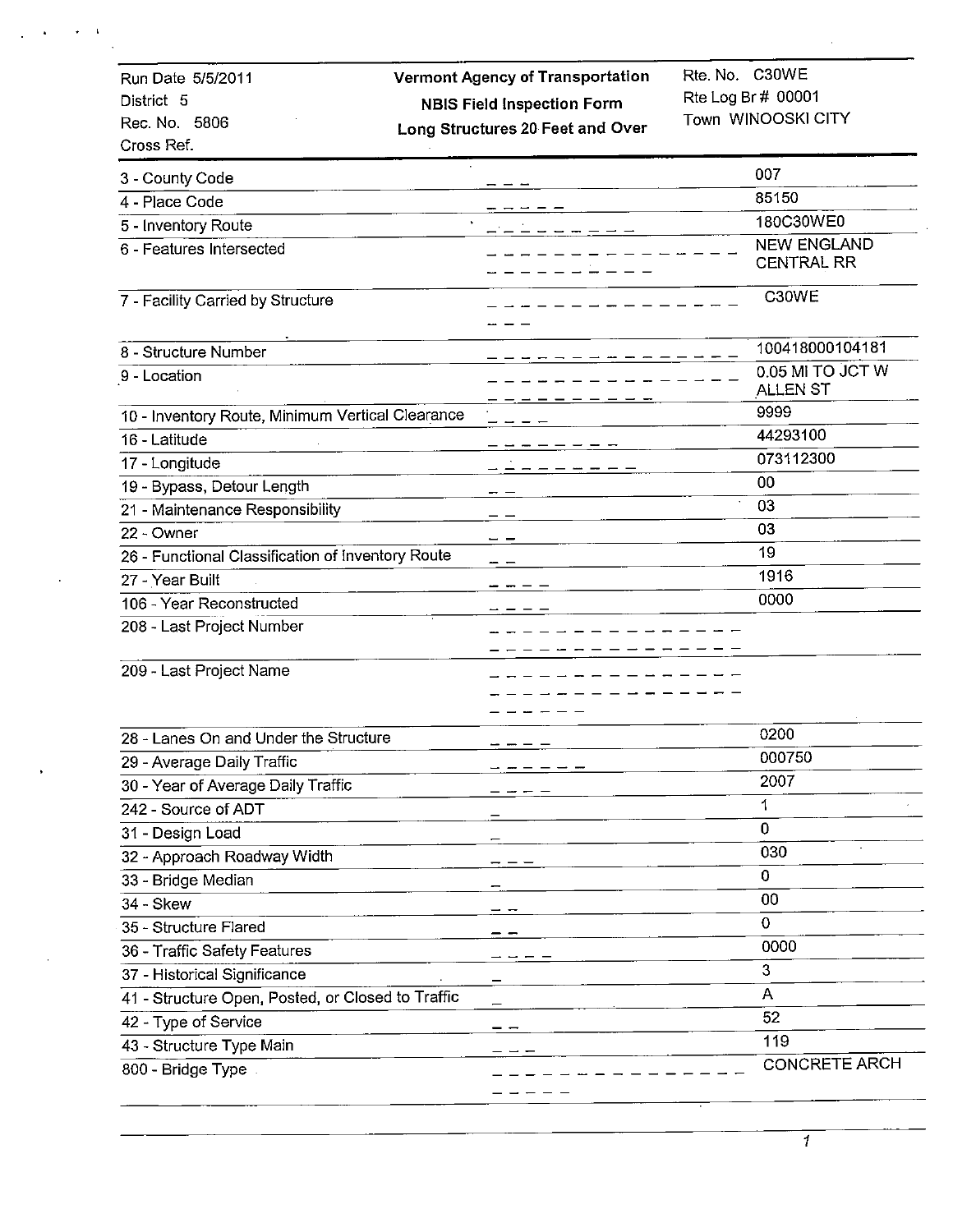| Run Date 5/5/2011 | <b>Vermont Agency of Transportation</b> | Rte. No. C30WE        |
|-------------------|-----------------------------------------|-----------------------|
| District 5        | <b>NBIS Field Inspection Form</b>       | Rte Log Br $\#$ 00001 |
| Rec. No. 5806     | Long Structures 20 Feet and Over        | Town WINOOSKI CITY    |
| Cross Ref.        |                                         |                       |

| 44 - Structure Type Approach Spans               | 000                     |
|--------------------------------------------------|-------------------------|
| 45 - Number of Spans in Main Unit                | 001                     |
| 46 - Number of Approach Spans                    | 0000                    |
| 47 - Inventory Route Total Horizontal Clearance  | 530                     |
| 48 - Length of Maximum Span                      | 0038                    |
| 49 - Structure Length                            | 000056                  |
| 50A - Left Curb or Sidewalk Width                | 080                     |
| 50B - Right Curb or Sidewalk Width               | 076                     |
| 51 - Bridge Roadway Width Curb-to-Curb           | 0530                    |
| 246 - Type of Bridge Curb                        | 2                       |
| 52 - Deck Width Out-to-Out                       | 0557                    |
| 53 - Minimum Vertical Clearance Over Bridge Rdwy | 9999                    |
| 54 - Minimum Vertical Underclearance             | R2208                   |
| 55 - Minimum Lateral Underclearance on Right     | R <sub>108</sub>        |
| 56 - Minimum Lateral Underclearance on Left      | 000                     |
| $58 - \text{Deck}$                               | $\mathbb{N}$            |
| 59 - Superstructure                              | N                       |
| 60 - Substructure                                | N                       |
| 61 - Channel and Channel Protection              | N                       |
| 62 - Culverts                                    | 6                       |
| 207 - Covered Bridge Inventory                   |                         |
| 70 - Bridge Posting                              | 5                       |
| 71 - Waterway Adequacy                           | N                       |
| 72 - Approach Roadway Alignment                  | 8                       |
| 211 - Rating of Paint                            | N                       |
| 212 - Year Structure Last Painted                | 0000                    |
| 75 - Type of Work                                |                         |
| 90 - Inspection Date                             | 082009                  |
| 91 - Designated Inspection Frequency             | 24                      |
| 92 - Critical Feature Inspection                 | <b>NNN</b>              |
| 93 - Critical Feature Inspection Date            |                         |
| 98 - Border Bridge                               |                         |
| 99 - Border Bridge Structure Number              |                         |
| 101 - Parallel Structure Designation             | N                       |
| 102 - Direction of Traffic                       | $\overline{2}$          |
| 103 - Temporary Structure Designation            |                         |
| 107 - Deck Structure Type                        | 1                       |
| 108 - Wearing Surface/Protective System          | <b>NNN</b>              |
| 109 - Average Daily Truck Traffic                | 02                      |
| 113 - Scour Critical Bridges                     | $\overline{\mathsf{N}}$ |
|                                                  |                         |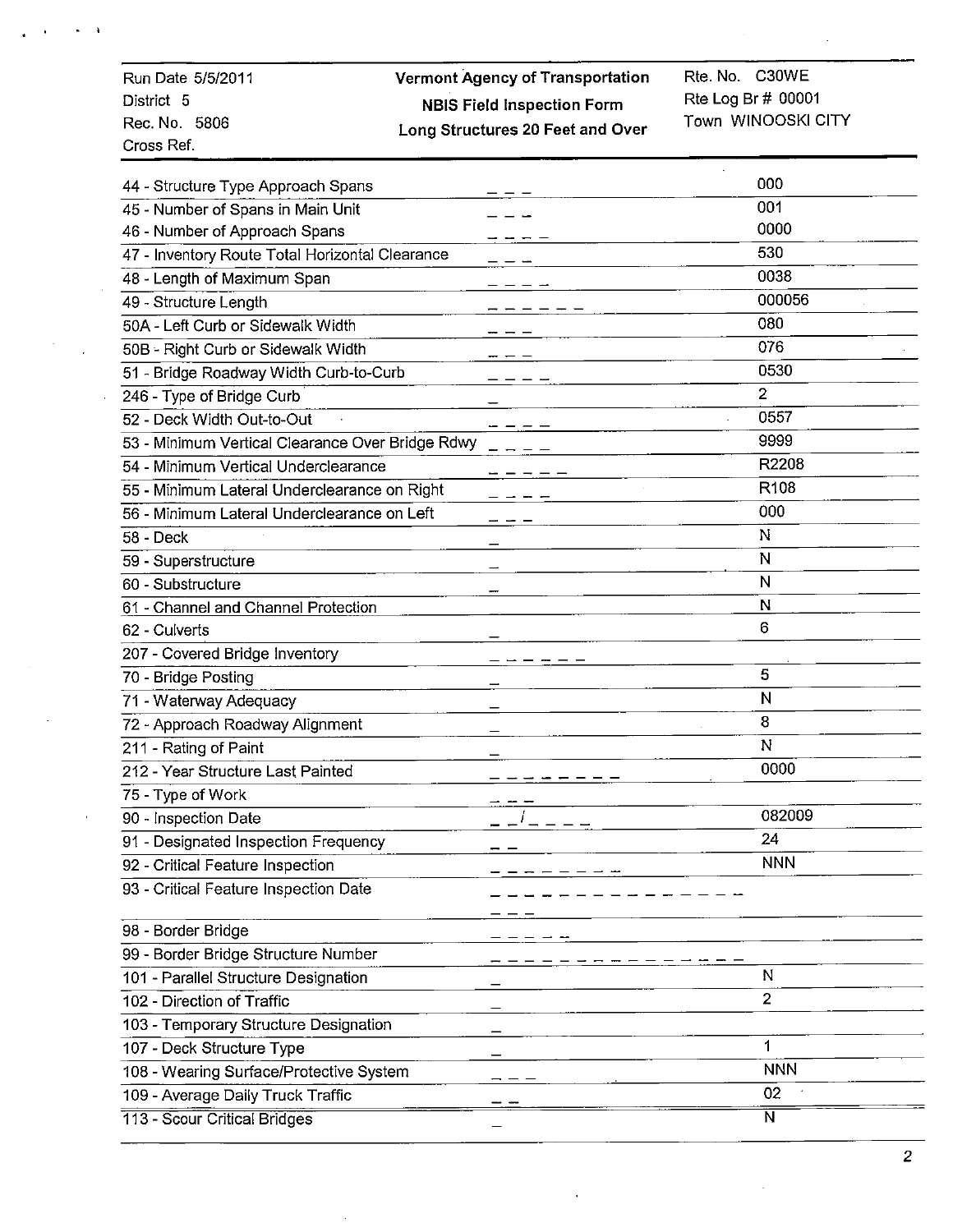| Run Date 5/5/2011<br>District 5<br>Rec. No. 5806<br>Cross Ref. | <b>Vermont Agency of Transportation</b><br><b>NBIS Field Inspection Form</b><br>Long Structures 20 Feet and Over | Rte. No. C30WE<br>Rte Log Br # 00001<br>Town WINOOSKI CITY |
|----------------------------------------------------------------|------------------------------------------------------------------------------------------------------------------|------------------------------------------------------------|
| 202 - Town or State Line Indicator                             |                                                                                                                  | 0                                                          |
| 203 - Special Access Indicator                                 |                                                                                                                  | 0                                                          |
| 204 - Principal or Duplicate Report Indicator                  |                                                                                                                  | 0                                                          |
| 205 - Program Indicator/Bid Let                                |                                                                                                                  | N                                                          |
| 206 - Route Log Station Number                                 |                                                                                                                  | 158000                                                     |
| 213 - Number of Utilities                                      |                                                                                                                  | $\Omega$                                                   |
| 214 - Year of Last Maintenance Activity                        |                                                                                                                  |                                                            |
| 215 - Type of Maintenance Performed.                           |                                                                                                                  |                                                            |
| $214 - 1$                                                      |                                                                                                                  |                                                            |
| $215 - 1$                                                      |                                                                                                                  |                                                            |
| 214-2                                                          |                                                                                                                  |                                                            |
| $215 - 2$                                                      |                                                                                                                  |                                                            |
| 220 - Alignment of Bridge Deck and Superstructure              |                                                                                                                  | $\mathbf{0}$                                               |
| 221 - Type of Bridge Rail                                      |                                                                                                                  | 000241                                                     |
| 222 - Type of Approach Railing                                 |                                                                                                                  | 000000                                                     |
| 223 - Type of Expansion Joint                                  |                                                                                                                  | 00                                                         |
| 224 - Type of Expansion Bearing Device                         |                                                                                                                  | 00                                                         |
| 225 - Type of Foundation                                       |                                                                                                                  | 0101                                                       |
| 226 - Vertical Clearance Under Bridge (Highway)                |                                                                                                                  | 0000                                                       |
| 227 - Vertical Clearance Under Bridge (Railroad)               |                                                                                                                  | 0228                                                       |
| 228 - Vertical Clearance Under Bridge (Waterway)               |                                                                                                                  | 0000                                                       |
| 64 - Operating Rating                                          |                                                                                                                  | 260                                                        |
| 66 - Inventory Rating                                          |                                                                                                                  | 236                                                        |
| 229 - H Truck at 67% YP                                        |                                                                                                                  | <b>NR</b>                                                  |
| 230 - 3 Axle Straight Truck at 67% YP                          |                                                                                                                  |                                                            |
| 231 - 4 Axle Straight Truck at 67% YP                          |                                                                                                                  |                                                            |
| 234 - 5 Axle Semi-Trailer Truck                                |                                                                                                                  |                                                            |
| 235 - 6 Axle Semi-Trailer Truck                                |                                                                                                                  |                                                            |
| 236 - Load Posting Signs                                       |                                                                                                                  | 01                                                         |
| 237 - Federal Sufficiency Rating                               |                                                                                                                  | 0950                                                       |
| 239 - Deficiency Status of Structure                           |                                                                                                                  | <b>ND</b>                                                  |
| 241 - Bridge Plans on File                                     |                                                                                                                  |                                                            |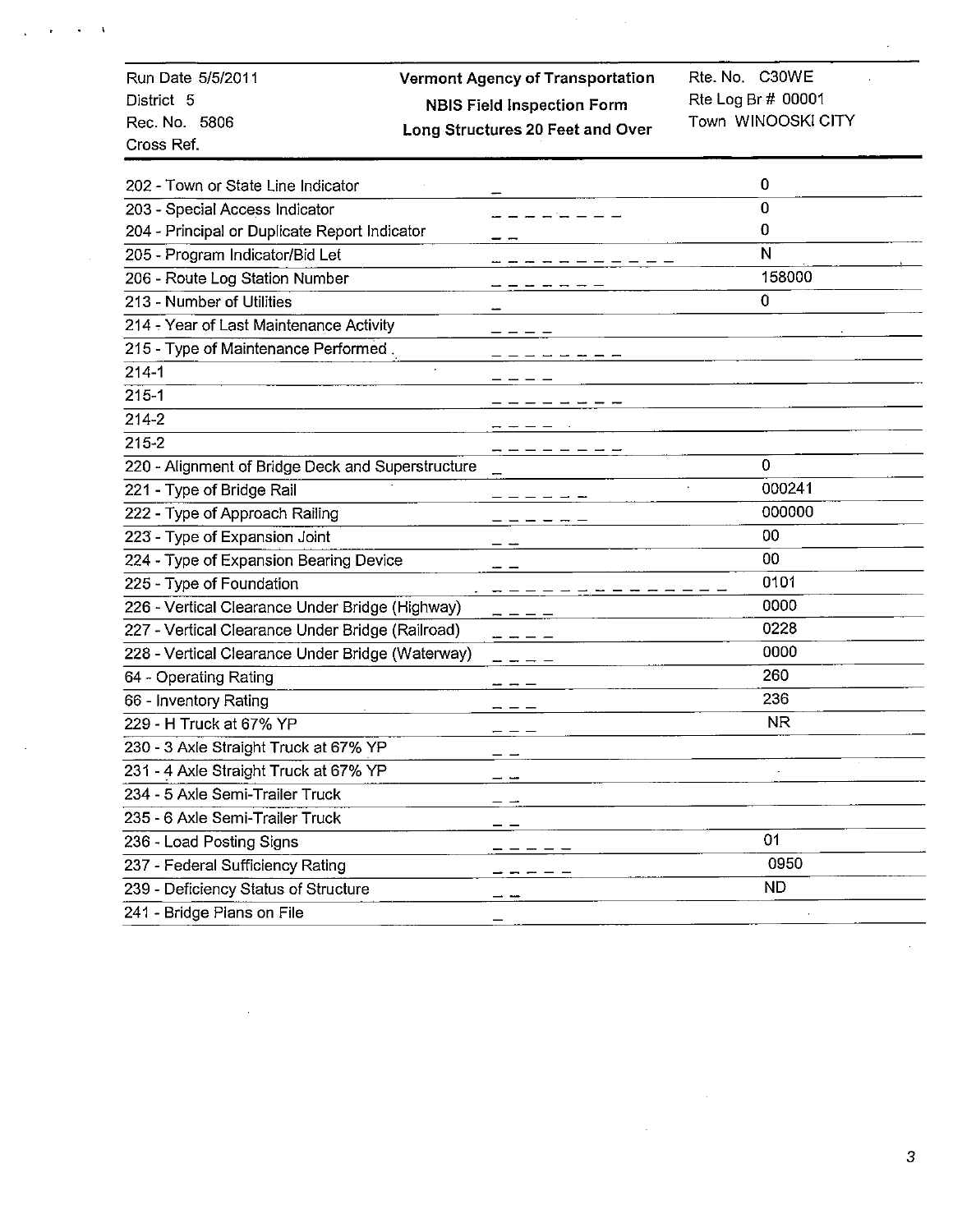#### Winooski Town Highway 3 Bridge 1

 $6/25/03$ 

Structure Type: Closed spandrel concrete arch over the New England Central Railroad

Summary: Bituminous pavement wearing surface on this structure has many areas of map cracks through out, a few of the cracks have been sealed. Concrete curbs have a few areas of spalling; there are sidewalks behind the curbs with concrete railing sidewalk tips down toward the railing. There are many areas of cracking in the railing in the top; these are full height vertical cracks. This is a solid concrete rail. There are a few chips along the right railing on the top, side walks and railings are on both There is some spalling on the fascia area of arch, sides. on the ends about 6 feet up along the arch there are areas of map cracks through out. There are also a few delaminations in random spots on the left side. The underside of the arch has some areas of minor cracking and some spalling next to the spring line about 3 feet up into the arch on the north east side about 14 feet in. There is light scaling and spalling at mid-span of the arch, there is another area just beyond the mid-span about 15 feet up from the spring line. There are areas of delaminations with heavy rust scale in the rebar that is exposed with minor section loss. Otherwise the arch is in fair condition.

Inspectors: Doane Preedom & Floyd Earle DCP0624 0626.doc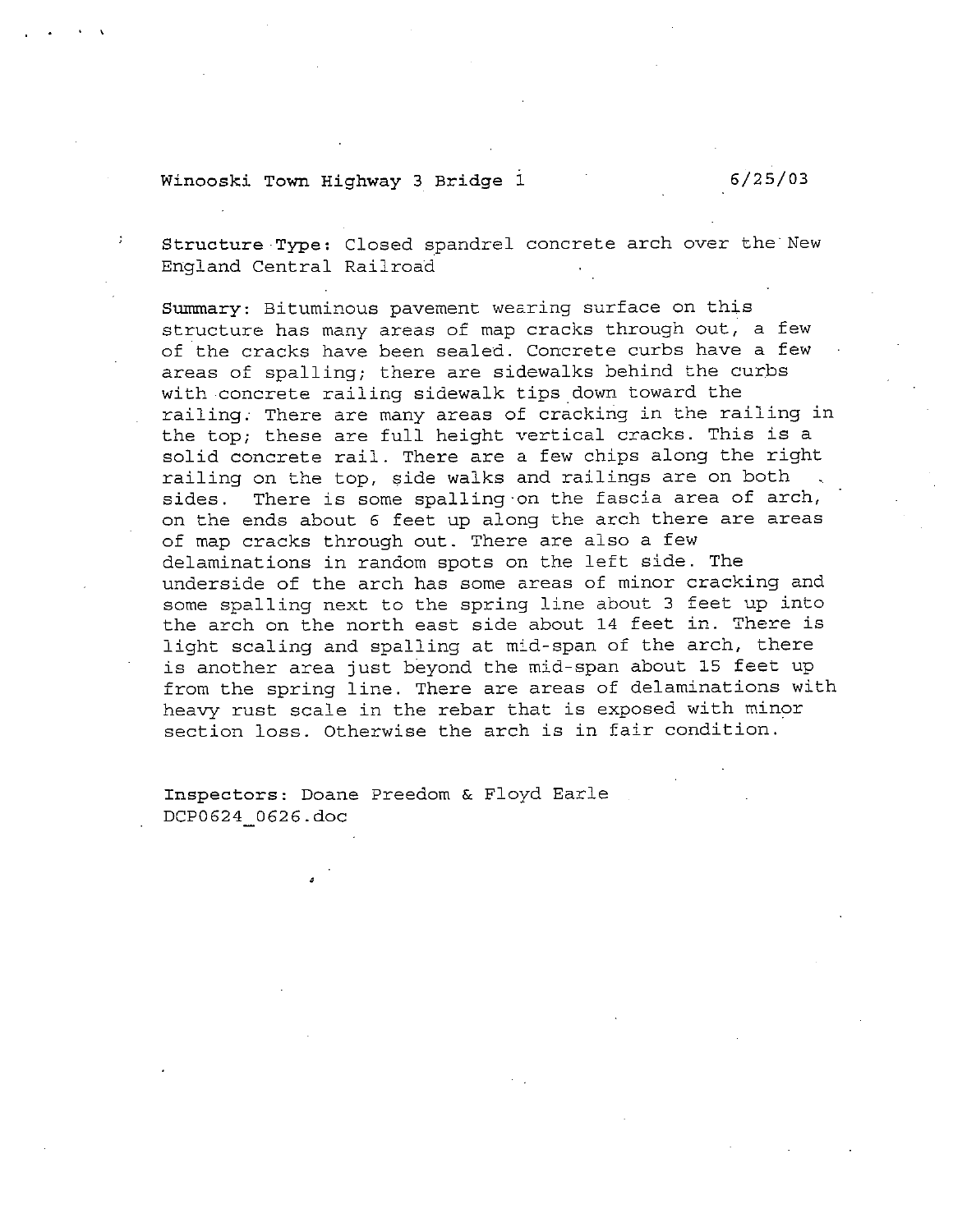#### Winooski City, TH #3, Weaver St., Br. 1

Structure Type: Closed spandrel concrete arch bridge over the New England Central Railroad.

Approach: "The paved town highway is on a straight alignment with a steep upgrade from south to north through the structure. Asphalt wearing surface is littered with areas of map cracking. Some of the cracks have been sealed. Approach rail is only short extensions of the concrete parapet bridge rail without proper terminal ends. There are concrete sidewalks along each side of the bridge. Bridge rail is solid concrete parapet type. Rail does have some random fine vertical and horizontal cracks along with some small chips and areas of minor spalling.

Arch: The western wall does have some random areas of heavy spalling with some sections of rusted rebar exposed, mainly along the base of the bridge rail. For the most part the eastern wall is fairly clean with only some areas of minor cracking and some light scaling. There is some minor spalling along a pour line at the southeastern corner along the extrados of the arch along the west side. There are some random areas of cracking, delaminated concrete, and some spots of heavy spalling with some short sections of rusted rebar exposed. For the most part the section loss is still fairly minor. Underside of the arch soffit was once covered with tar paper. Most of the tar paper has worn away. The concrete is covered with soot from railroad engine blasts. The underside also has quite a few areas of honeycombing and some random spalling. Some of the spalls do expose sections of rusted rebar. Some of the rebar was probably exposed to the air not long after the arch was constructed due to poor concrete cover over the rebar. Majority of the section loss is relatively minor. Currently the heaviest deterioration is along a spall which is approximately 10' out in front of the south end of the bridge where there is a spall approximately 1' wide by 4' long and approximately 4" to 5" deep and located to the west of centerline. The arch soffit does have some random areas of minor hairline cracking along with some moderate efflorescence leakage. Generally the arch is still fairly sound overall. The arch is poured directly to ledge outcroppings. The shallow abutment stems do have some random cracks, leaks, and a few spalls. There is a single railroad line below.

**Posting:** The structure itself is not posted, however the end of the town highway is posted for a legal load limit of 24,000 lbs.

**Summary:** Overall the structure is in fair condition. The arch itself is still fairly sound. However, it could use some concrete repair work.

Inspectors Matt Joy and John Sladyk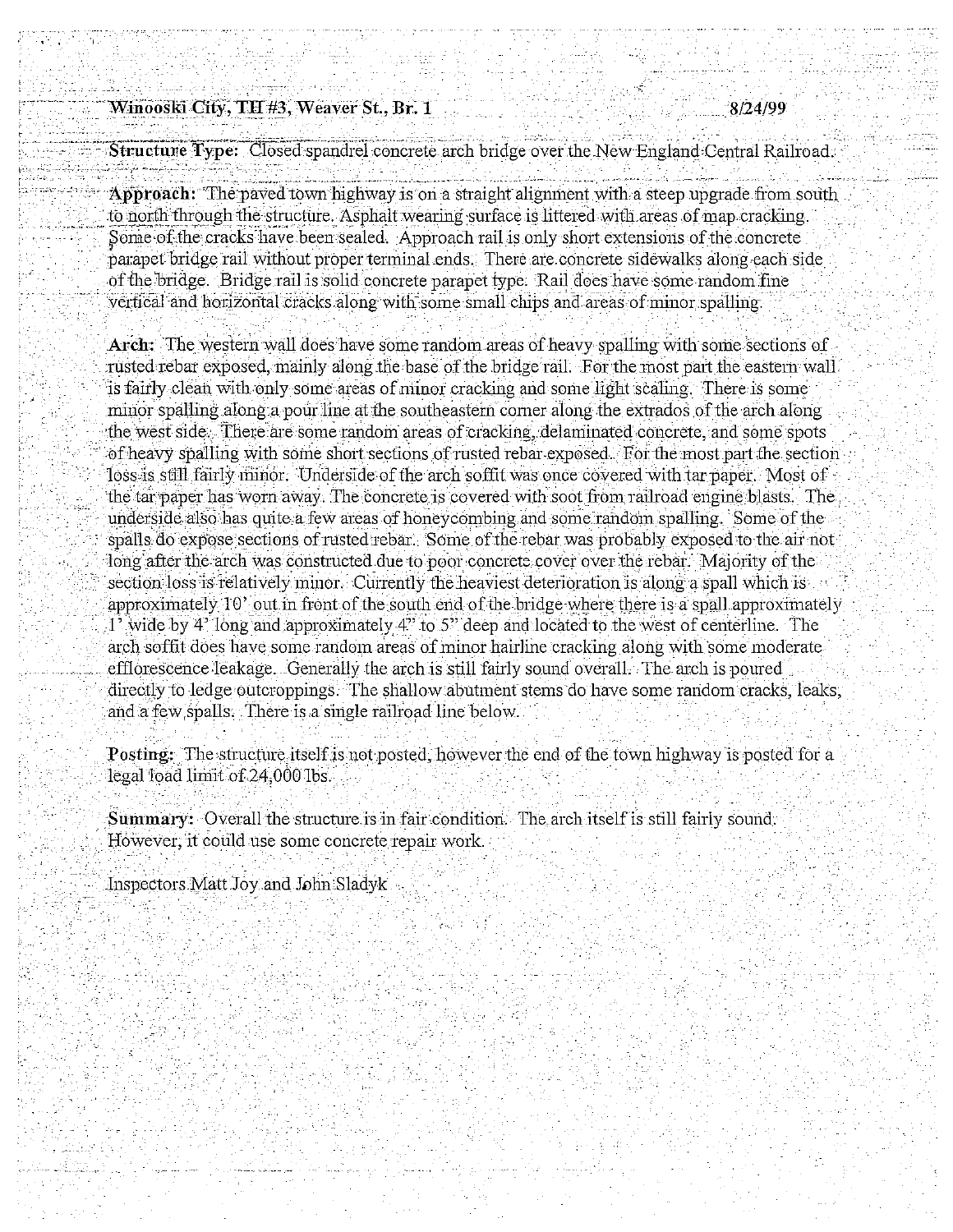# **APPENDIX B**

**Concrete Testing Data**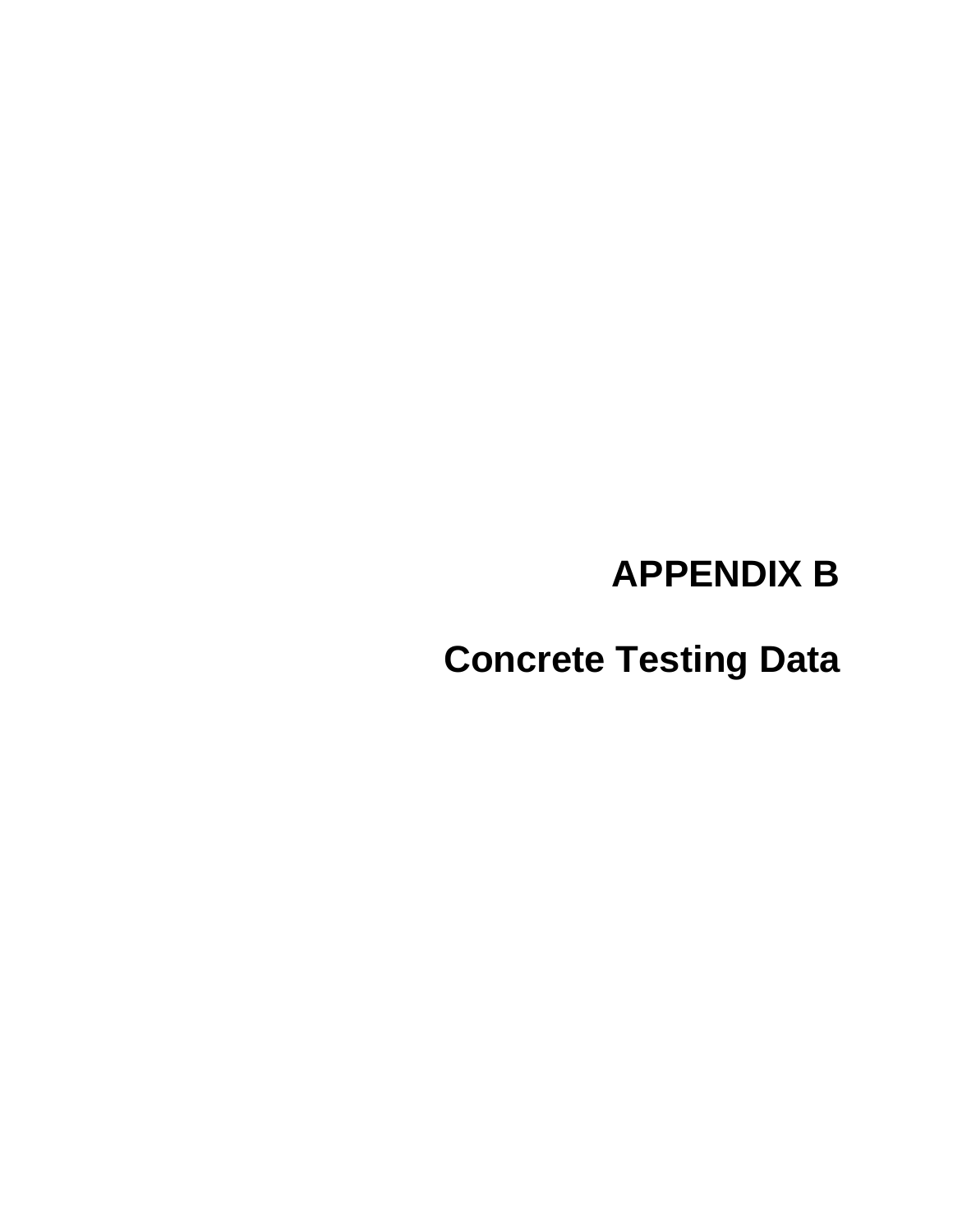**ATLANTIC TESTING LABORATORIES** 

June 14, 2011

### **RECEIVED**

**Stantec Consulting Services** 55 Green Mountain Drive South Burlington, Vermont 05403

**JUN 20 2011 STANTEC** SOUTH BURLINGTON, VT

Attn: Tom Knight

Re: **Concrete Laboratory Testing Weaver Street Bridge** Winooski, Vermont ATL Report No.: CT3158CL-01-06-11

Mr. Knight:

On June 2, 2011, we received four concrete core samples (ATL CT3158C1 through CT3158C4) from the Weaver Street Bridge in Winooski, Vermont at our Canton, New York facility for testing. A Water-Soluble Chloride Ion in Concrete test in accordance with AASHTO T 260 (Procedure A) was performed on these samples and the depth of Carbonation was determined utilizing Phenolphthalein. The results follow:

| <b>AASHIU I ZOU (Procedure A)</b> |                                   |                                       |                  |  |  |  |  |  |  |  |
|-----------------------------------|-----------------------------------|---------------------------------------|------------------|--|--|--|--|--|--|--|
| <b>ATL</b><br>Sample No.          | Depth of<br>Carbonation*<br>(in ) | Depth of Chloride<br>Sample*<br>(in.) | Chloride<br>(% ) |  |  |  |  |  |  |  |
| CT3158C1                          | 1.6                               | 2,0<br>3.5                            | 0.110<br>0.114   |  |  |  |  |  |  |  |
| CT3158C2                          | 1.6                               | 2,0                                   | 0.117            |  |  |  |  |  |  |  |
|                                   |                                   | 3.5<br>2.0                            | 0.173<br>0.064   |  |  |  |  |  |  |  |
| CT3158C3                          | <b>Full Depth</b>                 | 3.5                                   | 0.056            |  |  |  |  |  |  |  |
| CT3158C4                          | 1.9                               | 2,0<br>3.5                            | 0.050<br>0.041   |  |  |  |  |  |  |  |

#### **WATER-SOLUBLE CHLORIDE IN CONCRETE** A AOUTO T DCD (Depending A)

\*Sample depth referenced from outside face of core.

Please contact our office should you have any questions or if we may be of further service.

Sincerely, ATLANTIC TESTING LABORATORIES, Limited

Ryan C. Armstrong?CET **Laboratory Supervisor** 

RCA/rca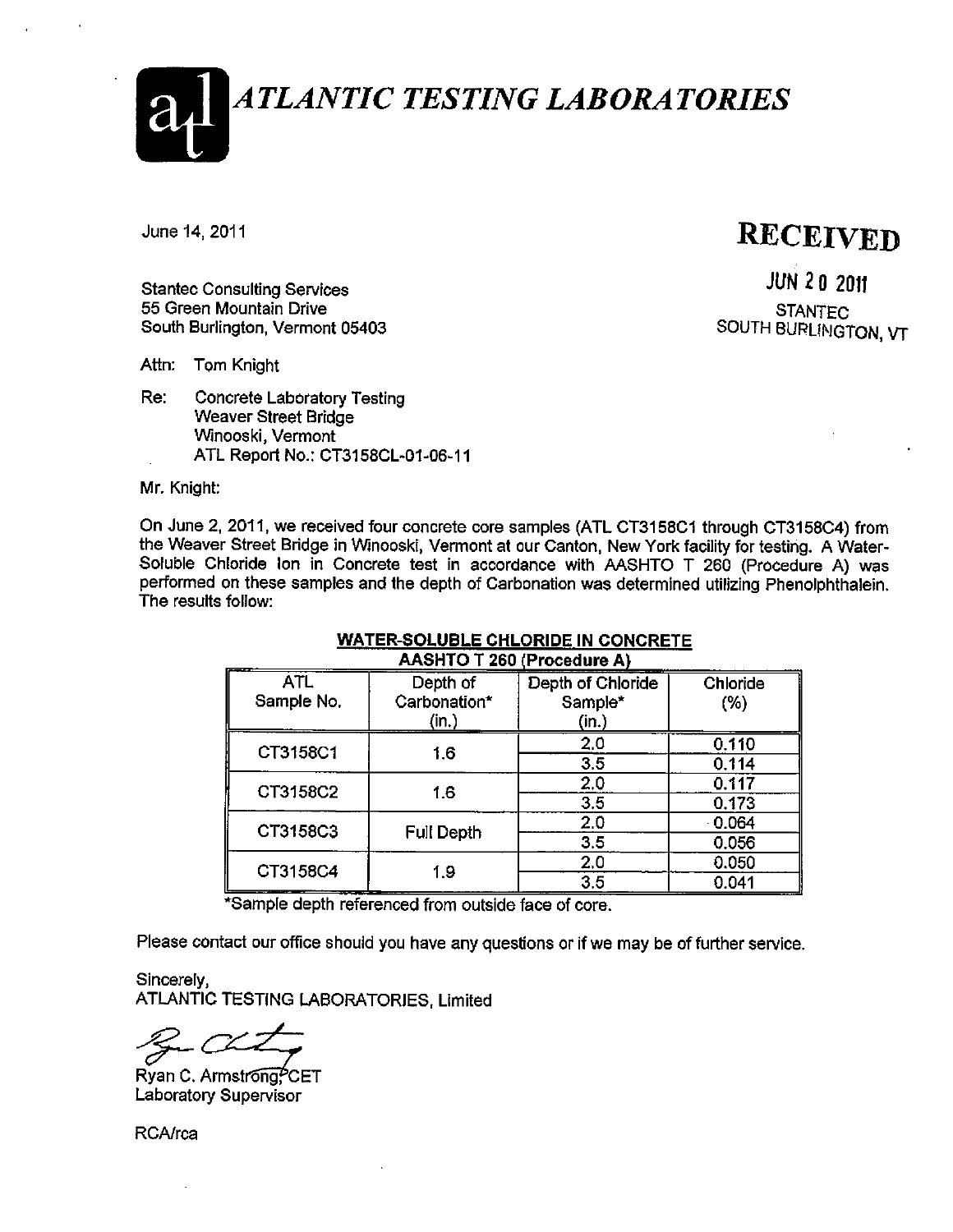WEAVER ST. CONCRETE TESTING LOCATION **Stantec** í.  $\frac{\Delta}{\Delta}$ Ĵ TETAT  $\overline{\mathcal{L}}$  $\mathcal{L}$ 3 EWEAVEL ST.  $C2$ أامط  $C1-C4 = 1/2$   $Q x y y b \epsilon_0$ पू COLES FOR COMMER TESTING. PLAN  $FOOFW22+UST$  $\overline{z}$  $\cdot t$ रहे  $CI_1C3$  $C2C4$ LEDGE نحي  $\mathcal{L}$ ELEVATION  $\frac{1}{2}$  .  $4/1$  $725$ Designed by: Checked by:

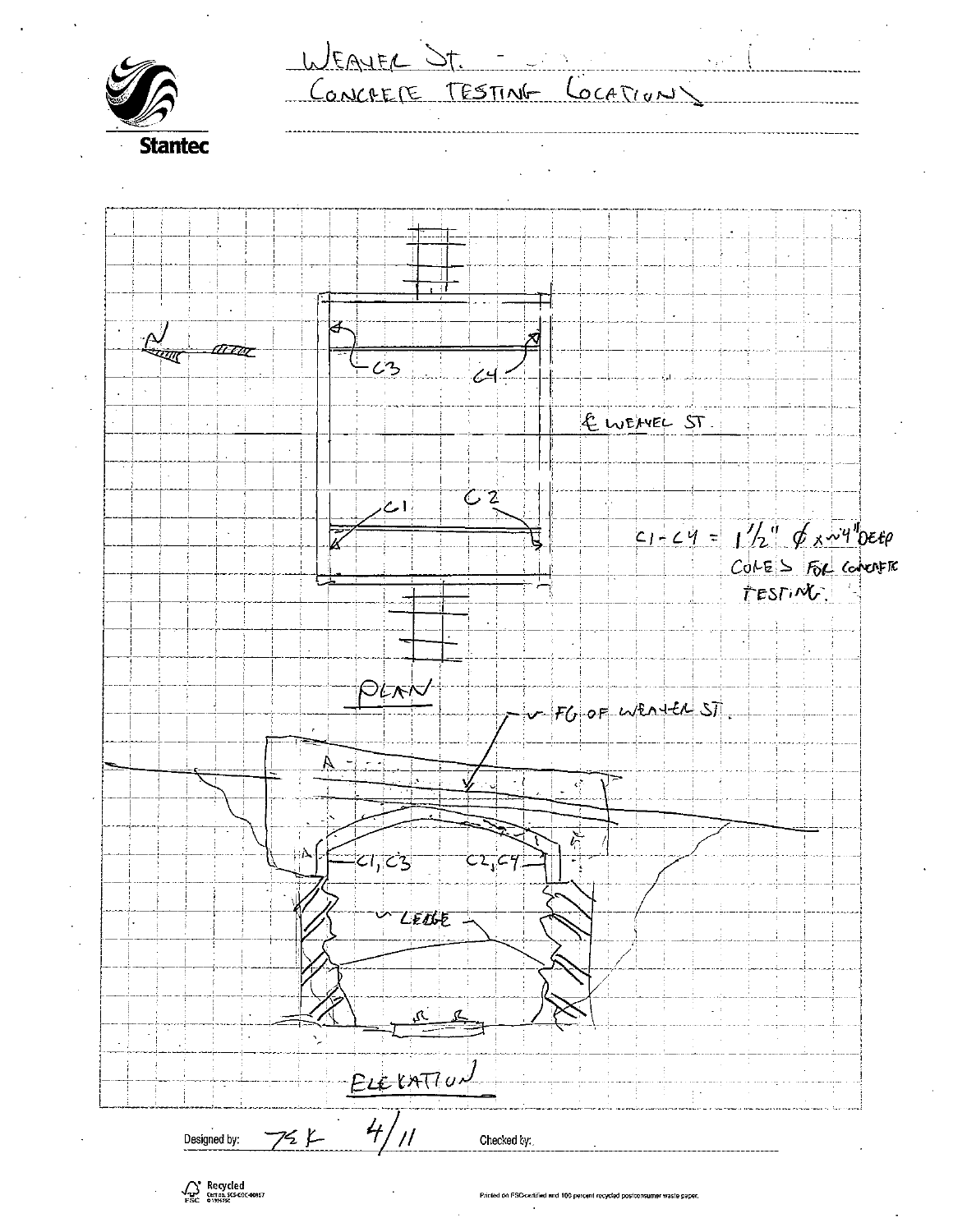# **APPENDIX C**

**Opinion of Probably Cost**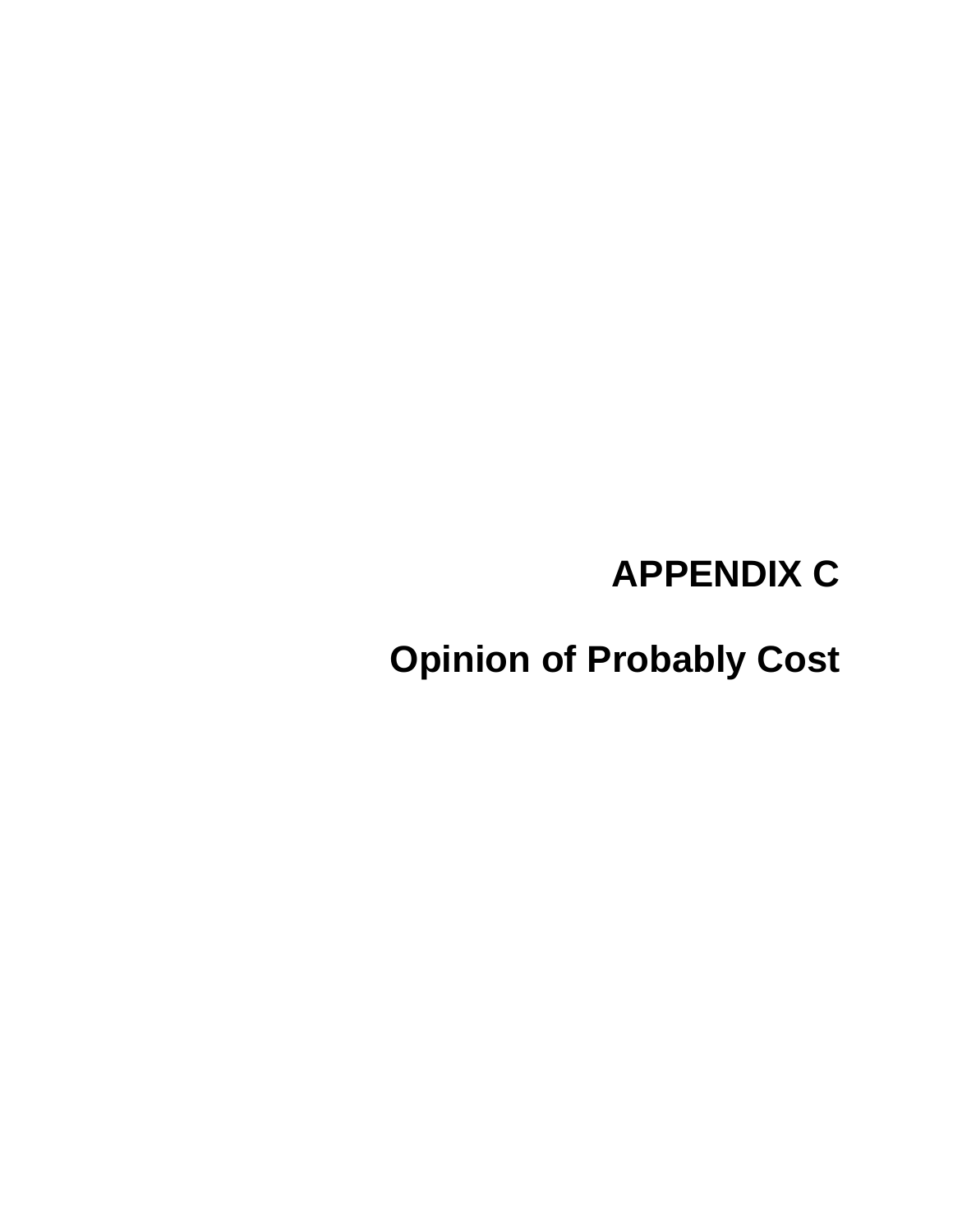195310507<br>WEAVEL ST / NECK



|                                              | X 38.                                                                                                                                                                                                                                                                                                                                                                                                                                                                                                                                                                   |
|----------------------------------------------|-------------------------------------------------------------------------------------------------------------------------------------------------------------------------------------------------------------------------------------------------------------------------------------------------------------------------------------------------------------------------------------------------------------------------------------------------------------------------------------------------------------------------------------------------------------------------|
|                                              | x 12                                                                                                                                                                                                                                                                                                                                                                                                                                                                                                                                                                    |
|                                              | $-25.53$                                                                                                                                                                                                                                                                                                                                                                                                                                                                                                                                                                |
|                                              | $USE$ 2600 SF                                                                                                                                                                                                                                                                                                                                                                                                                                                                                                                                                           |
|                                              | $-290SY$                                                                                                                                                                                                                                                                                                                                                                                                                                                                                                                                                                |
|                                              |                                                                                                                                                                                                                                                                                                                                                                                                                                                                                                                                                                         |
|                                              |                                                                                                                                                                                                                                                                                                                                                                                                                                                                                                                                                                         |
|                                              |                                                                                                                                                                                                                                                                                                                                                                                                                                                                                                                                                                         |
|                                              |                                                                                                                                                                                                                                                                                                                                                                                                                                                                                                                                                                         |
|                                              |                                                                                                                                                                                                                                                                                                                                                                                                                                                                                                                                                                         |
|                                              |                                                                                                                                                                                                                                                                                                                                                                                                                                                                                                                                                                         |
|                                              | $Sobrone = 421,500$                                                                                                                                                                                                                                                                                                                                                                                                                                                                                                                                                     |
|                                              |                                                                                                                                                                                                                                                                                                                                                                                                                                                                                                                                                                         |
|                                              | INCREASE 15 % MOB/DEMOB                                                                                                                                                                                                                                                                                                                                                                                                                                                                                                                                                 |
|                                              | \$484,725 \$ RL ccornwrow                                                                                                                                                                                                                                                                                                                                                                                                                                                                                                                                               |
|                                              |                                                                                                                                                                                                                                                                                                                                                                                                                                                                                                                                                                         |
|                                              | a k<br>CCO<br>500                                                                                                                                                                                                                                                                                                                                                                                                                                                                                                                                                       |
|                                              |                                                                                                                                                                                                                                                                                                                                                                                                                                                                                                                                                                         |
|                                              |                                                                                                                                                                                                                                                                                                                                                                                                                                                                                                                                                                         |
| 50%<br>$50\%$<br>$\mathcal{F}_{\mathcal{A}}$ |                                                                                                                                                                                                                                                                                                                                                                                                                                                                                                                                                                         |
|                                              |                                                                                                                                                                                                                                                                                                                                                                                                                                                                                                                                                                         |
| $+ 1454$                                     | 265350<br>$\doteq$<br>105 O/sy                                                                                                                                                                                                                                                                                                                                                                                                                                                                                                                                          |
|                                              | 60 000 SEXTA                                                                                                                                                                                                                                                                                                                                                                                                                                                                                                                                                            |
|                                              | 46000                                                                                                                                                                                                                                                                                                                                                                                                                                                                                                                                                                   |
|                                              | Χı                                                                                                                                                                                                                                                                                                                                                                                                                                                                                                                                                                      |
|                                              | COMPARISON COST - ALTIT<br>$20 - 15$ is categrated to 16"<br>cliforme content is result T the store ALL Locations sompled<br>Ul Muca Hotter Reapons on ust sue<br>$span=38'$ UOTH = $56$ + AREA of ARCH ASOUME $56$<br>TYPE I CONC. SUF PEPARX<br>$2205y + 10005y = 304500$<br>COST OF CHLORIDE ENTRACTION = \$5/SF<br>$^{21}$ XD 600<br>TOWA DOT REPORT<br>$\sqrt{817,000}$<br>TR499 STUDE ON<br>CHLORIOZ ExTRACTUN<br>$25/56$ $\omega$<br>top of Bacock preck<br>BUT WOULD CEST MOLE<br>IF TRIED ON Bottom<br>OF ALLIT<br>4 EPALL WAS<br>$f$ EQUIPED<br>$1195 + 7205$ |

 $\frac{1}{2}$  .  $\frac{1}{2}$  .  $\frac{1}{2}$  .  $\frac{1}{2}$  .  $\frac{1}{2}$  .  $\frac{1}{2}$  .  $\frac{1}{2}$ 

\_\_\_\_\_\_\_\_\_\_\_\_\_\_\_\_\_\_\_\_\_

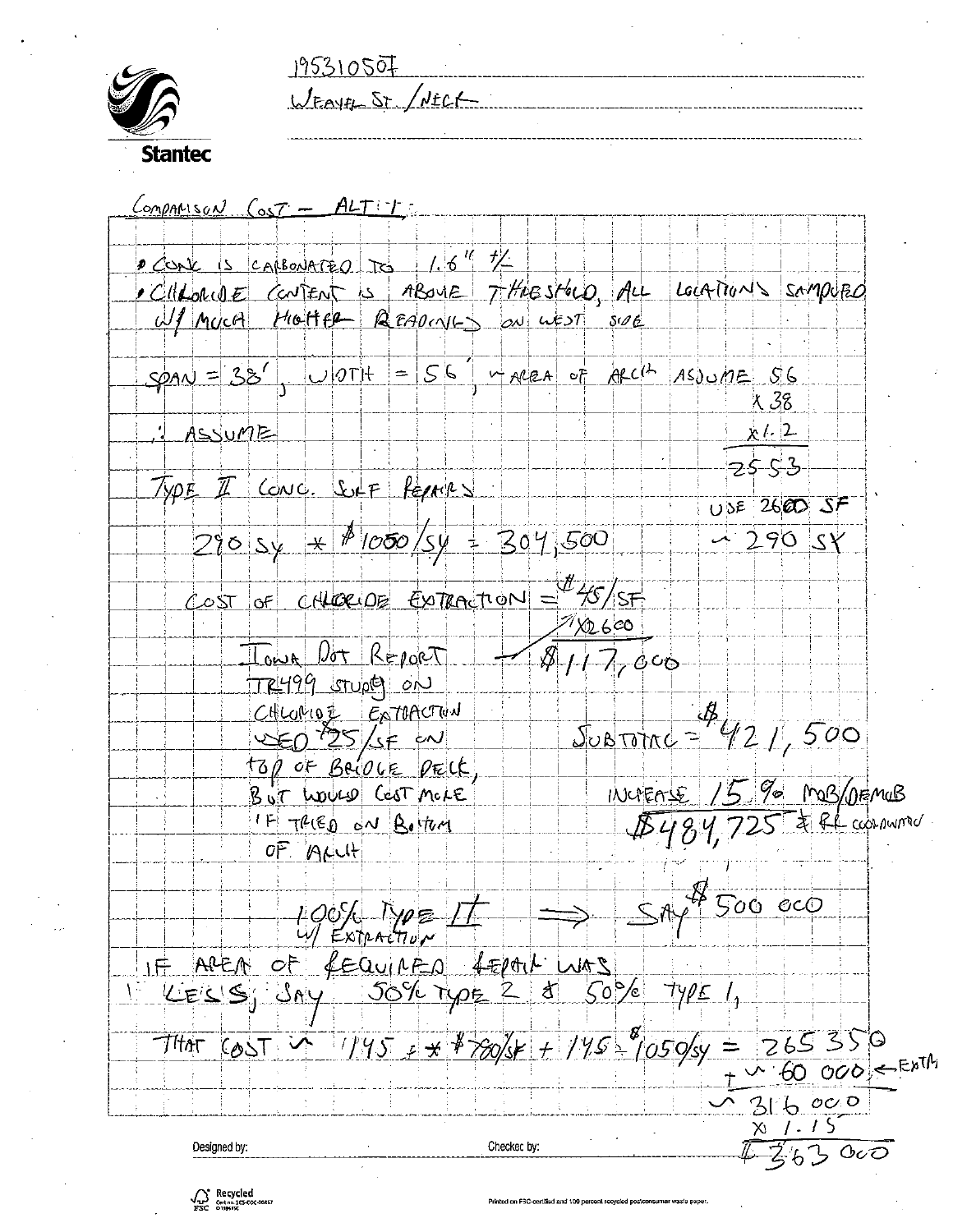

| IF THE Appoinct was TO USE CONE HEMMAL & GORANOM |                                                                                                      |  |  |  |  |  |  |  |  |  |
|--------------------------------------------------|------------------------------------------------------------------------------------------------------|--|--|--|--|--|--|--|--|--|
| $0 - 1200000$                                    |                                                                                                      |  |  |  |  |  |  |  |  |  |
|                                                  | $\frac{1}{\sqrt{250}}$ duble $\frac{1}{20}$ for $\frac{1}{20}$ for $\frac{1}{20}$ and $\frac{1}{20}$ |  |  |  |  |  |  |  |  |  |
|                                                  |                                                                                                      |  |  |  |  |  |  |  |  |  |
|                                                  |                                                                                                      |  |  |  |  |  |  |  |  |  |
|                                                  |                                                                                                      |  |  |  |  |  |  |  |  |  |
|                                                  |                                                                                                      |  |  |  |  |  |  |  |  |  |
|                                                  |                                                                                                      |  |  |  |  |  |  |  |  |  |
|                                                  |                                                                                                      |  |  |  |  |  |  |  |  |  |
|                                                  |                                                                                                      |  |  |  |  |  |  |  |  |  |
|                                                  |                                                                                                      |  |  |  |  |  |  |  |  |  |
|                                                  |                                                                                                      |  |  |  |  |  |  |  |  |  |
|                                                  |                                                                                                      |  |  |  |  |  |  |  |  |  |
|                                                  |                                                                                                      |  |  |  |  |  |  |  |  |  |
|                                                  |                                                                                                      |  |  |  |  |  |  |  |  |  |
|                                                  |                                                                                                      |  |  |  |  |  |  |  |  |  |
|                                                  |                                                                                                      |  |  |  |  |  |  |  |  |  |
|                                                  |                                                                                                      |  |  |  |  |  |  |  |  |  |

Designed by:

Checked by:

 $\alpha$ 

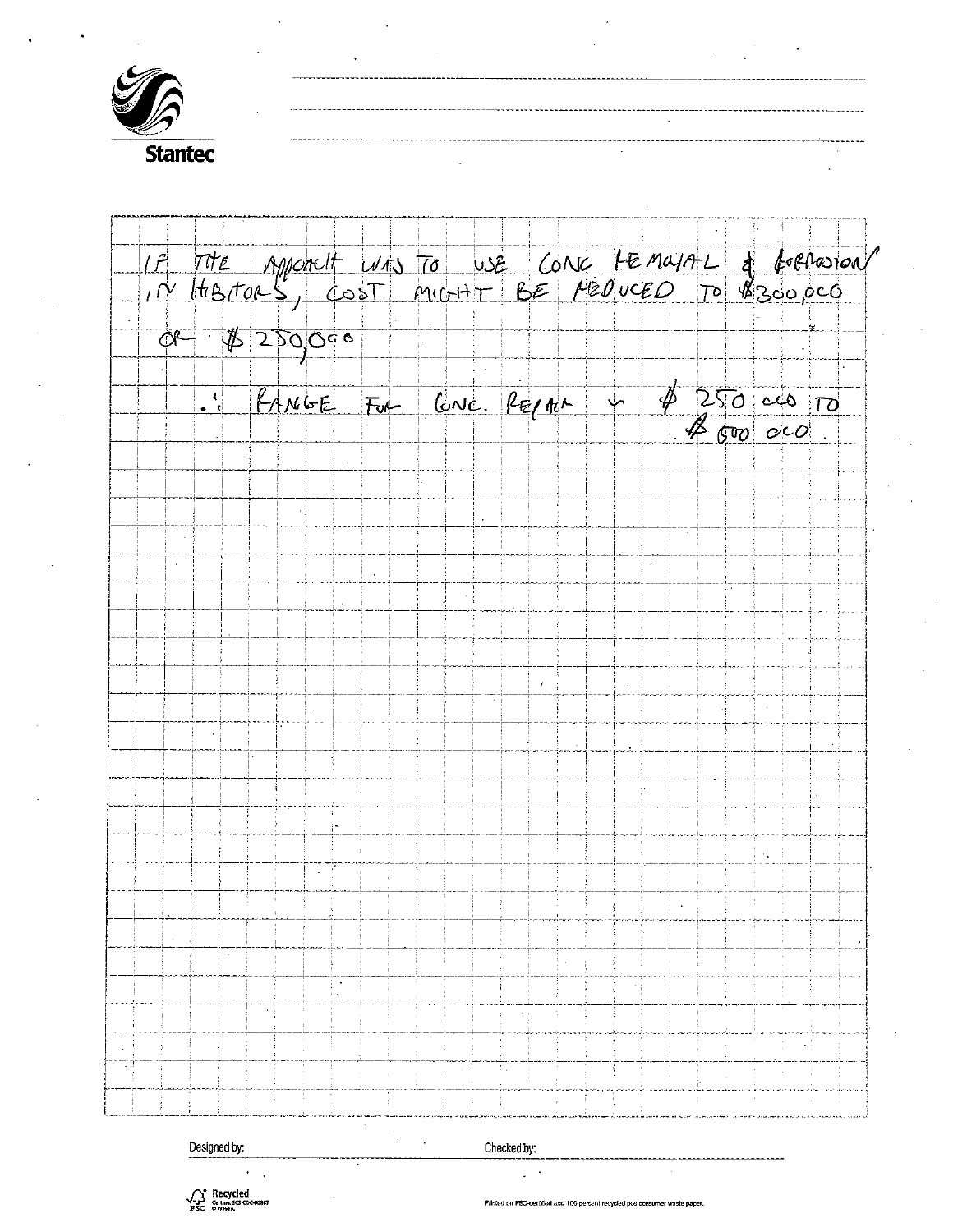

 $\bigwedge_{\substack{r,s \in \mathbb{C} \\ s,s \in \mathbb{C}}}$  Recycled

.<br>Printed on FSC-certified and 100 percent recycled postconsumer waste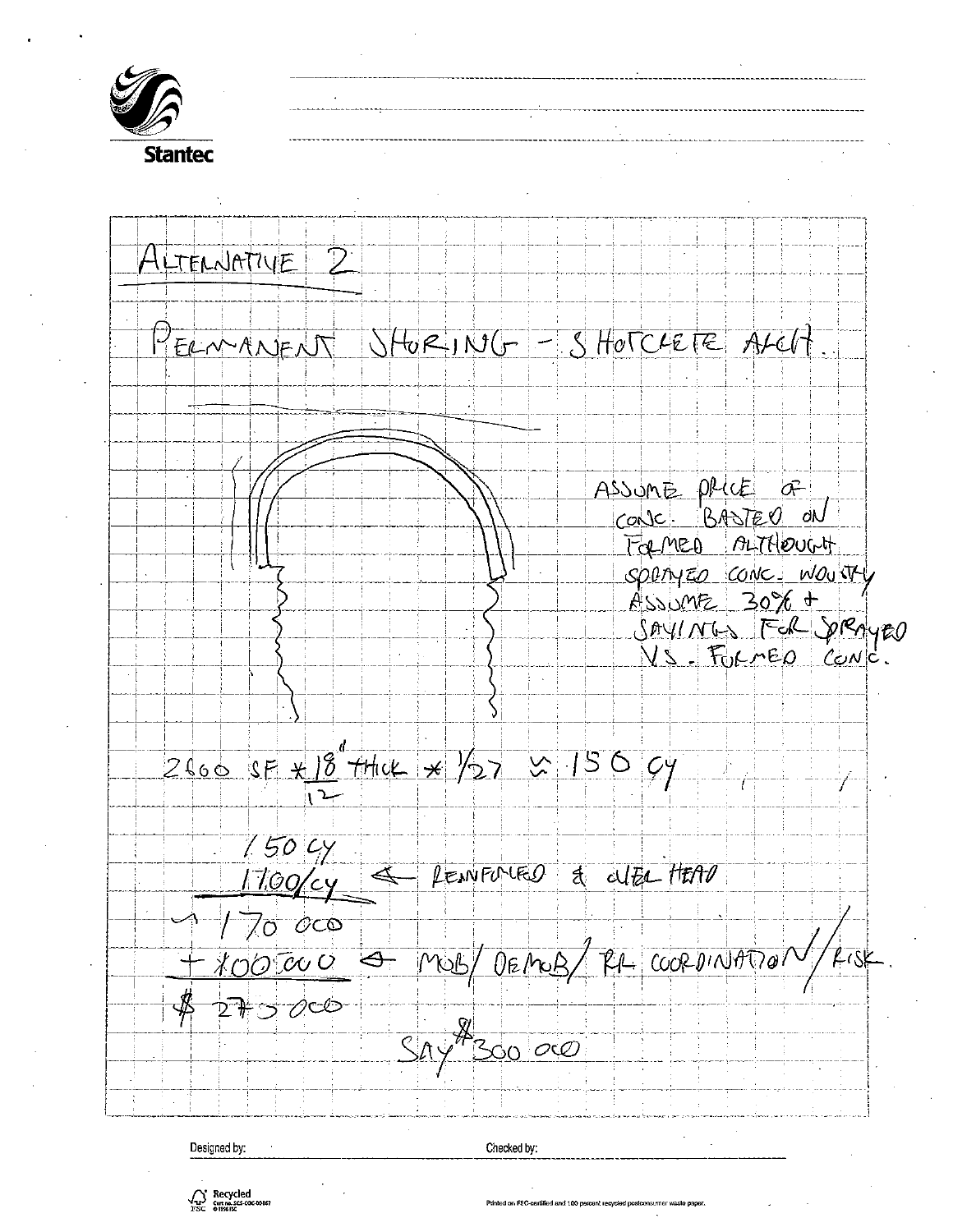

ALTERNACYE Z New PRECAST CONC. ALLA hain  $875000$ REMOVED OF EXIST ACCH  $N_{EW}$  (of cH  $\sim$  2600 SF  $X^{4}$  160 / SF =  $4416$ , 000 ASSUME + 100 OCO fumury.  $452$  $\frac{c}{c}$ 3 mos/ormus  $1.2$  $7/0K$  $\partial \mathcal{S}$  $OC$  $\circ$  $USE$ 

Designed by:

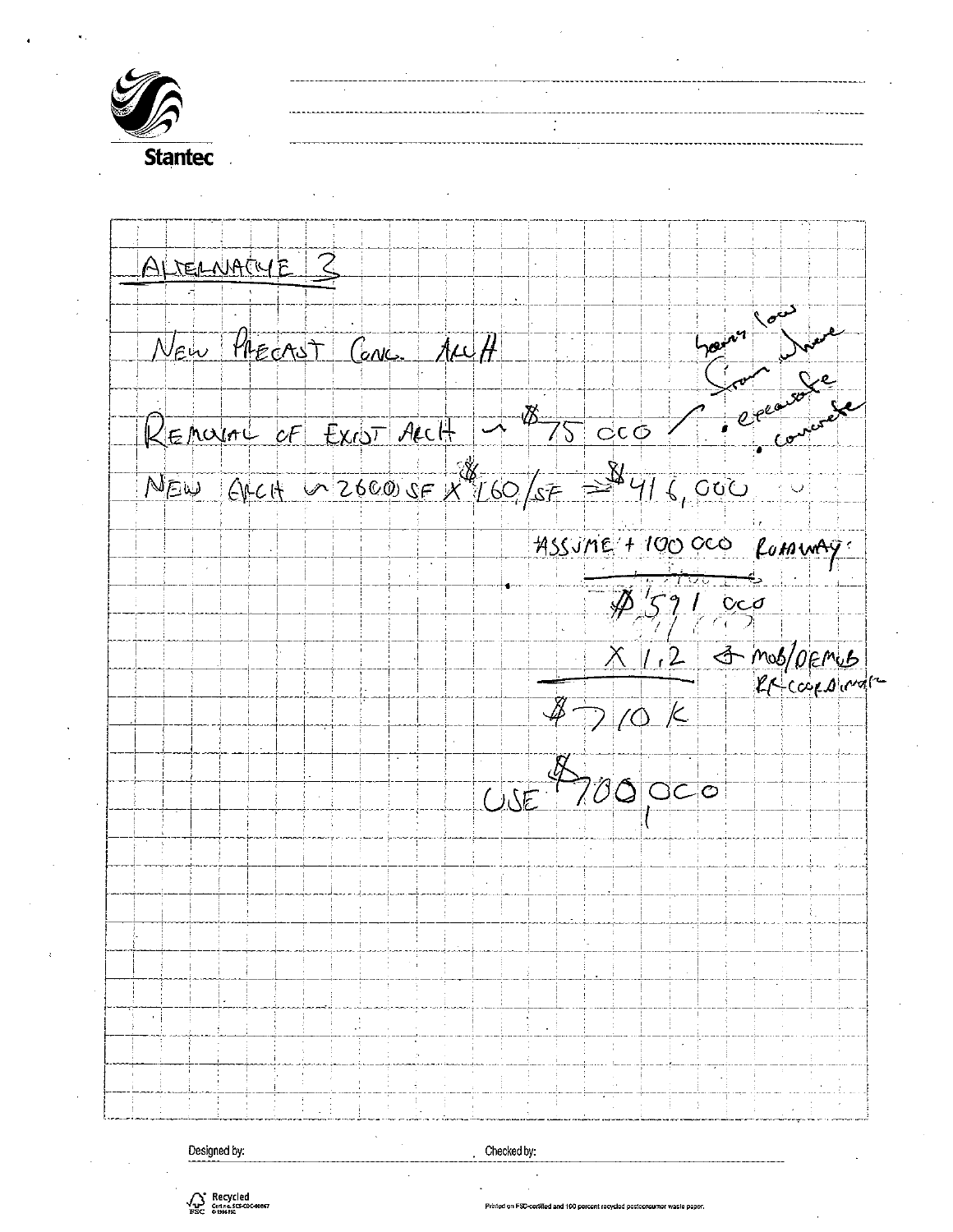\$648.82

\$225,000.00

| Line # Item Number<br><b>Description</b><br><b>Supplemental Description</b>                                                | Quantity             | Units     | <b>Unit Price</b>                 | <b>Extension</b>           |
|----------------------------------------------------------------------------------------------------------------------------|----------------------|-----------|-----------------------------------|----------------------------|
| 900.645<br>0925<br><b>SPECIAL PROVISION</b><br><i>(ELECTRIC DEMOLITION)</i><br>900.645<br>0930<br><b>SPECIAL PROVISION</b> | $1.000$ LS<br>1.000  | LS        | \$10,000.00000<br>\$10,000.00000  | \$10,000.00<br>\$10,000.00 |
| (ELECTRIC POWER BOARD AND CABINET)                                                                                         |                      |           | Total for Group 1081:\$333,039.59 |                            |
| Group 1211: BRIDGE                                                                                                         |                      |           |                                   |                            |
| 6665 - 7206 % 74 C mars                                                                                                    | <b>MONOGOUSTRONA</b> |           | 515.69390                         | อม วงว                     |
| UNGLASSIFIED EXCAVATION                                                                                                    | <del>231.000 -</del> | ╼₩        | <del>320.05550</del>              | <del>\$4.632.82</del>      |
| <del>0940 203.27</del><br>UNCLASSIFIED CHANNEL EXCAVATION                                                                  |                      |           |                                   |                            |
| 0945 20425<br><b>STRUCTURE EXCAVATION</b>                                                                                  | 330.000 CM           |           | $$25.85744$ and $$325.85744$      | \$8,532.96                 |
| 204.30<br>0950                                                                                                             | 270.000              | <b>CM</b> | \$41.38990                        | \$11,175.27                |
| <b>GRANULAR BACKFILL FOR STRUCTURES</b>                                                                                    |                      |           |                                   |                            |
| 0955 501.34<br>CONCRETE, HIGH PERFORMANCE CLASS B                                                                          | 50.000.5             | <b>CM</b> | \$930.85741                       | \$46,542.87                |
| 507.15<br>0960<br><b>REINFORCING STEEL</b>                                                                                 | 3,535.000            | KG        | \$3.42499                         | \$12,107.34                |
| <b>OCCEPTION CONTINUES</b>                                                                                                 | <b>SERIOROOGRAME</b> |           | 5. Y. Green de 12 A               |                            |
| DRILLING AND GROUTING DOWELS!!                                                                                             |                      |           |                                   |                            |

**EXAMPLE AND GROUTING DOWELS AND ACTALLY AND ACTALLY AND ACTION AT ACT AT ACT ACT** 169.000 0970 507.17 EPOXY COATED REINFORCING STEEL

\$927.96 50:000 1 \$18,55925 0975 514 10 **WATERREPELLENT, SILANE** \$21,789.85 \$484,21889 45.000 M 0980 525.15 **METAL HAND RAILING** 

\$3.83920

**DOURVOURU** <u>™≥∩∩∩™∃∆©!</u> **SECLOOOLOOOOO** <u>പ്രാപ്പം ജെപ്പ് കുറുക്കു</u> PARTIAL REMOVAL OF STRUCTURE \$1,985.36 30.000 **CM** \$66,17878 <del>0990 - 613.11</del> STONE FILL, TYPE II

\$435.02 \$7.25035 0995 - 649.31. <u>SOROUOR RSIVI</u> **GEOTEXTILE UNDER STONE FIL** \$406.73  $\overline{\text{SM}}$ \$22.59618 18.000 651.40 1000 **GRUBBING MATERIAL** \$3,000.00 15:000 M \$200.00000 1005 900.640 SPECIAL PROVISION (EPOXY ANGHORED DOWELS)

\$105,000.00 \$1,750.00000 60.000 M 1010 900.640 SPECIAL PROVISION (CAST-IN-PLACE CONCRETE BRIDGE RAIL)

<u> ჯzo,000.0.</u> <u>x to dangerandian and </u> SPECIAL PROVISION (WATER MAIN ON BRIDGE) <del>\$50,000.00</del> <del>\$50,000.0000</del>0 4020-000.645 **⊦÷**⊖⊖⊖—∟€

SPECIAL PROVISION (TEMPORARY DIVERSION OF STREAM)

\$225,000.00000 1025 900.645 SPECIAL PROVISION

(PRECAST CONCRETE ARCH)

### Group 1999: FULL C.E. ITEMS

Total for Group 1244+\$574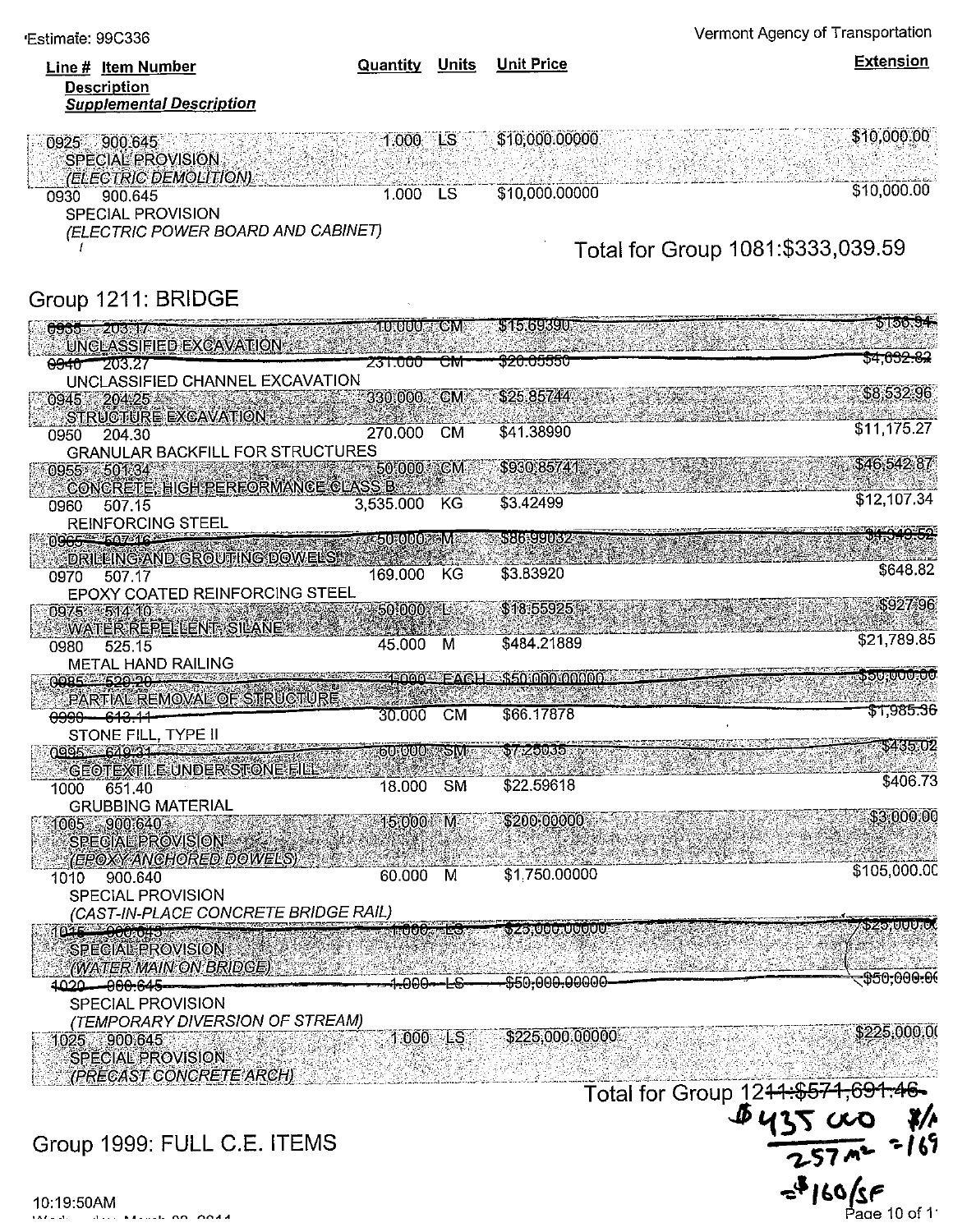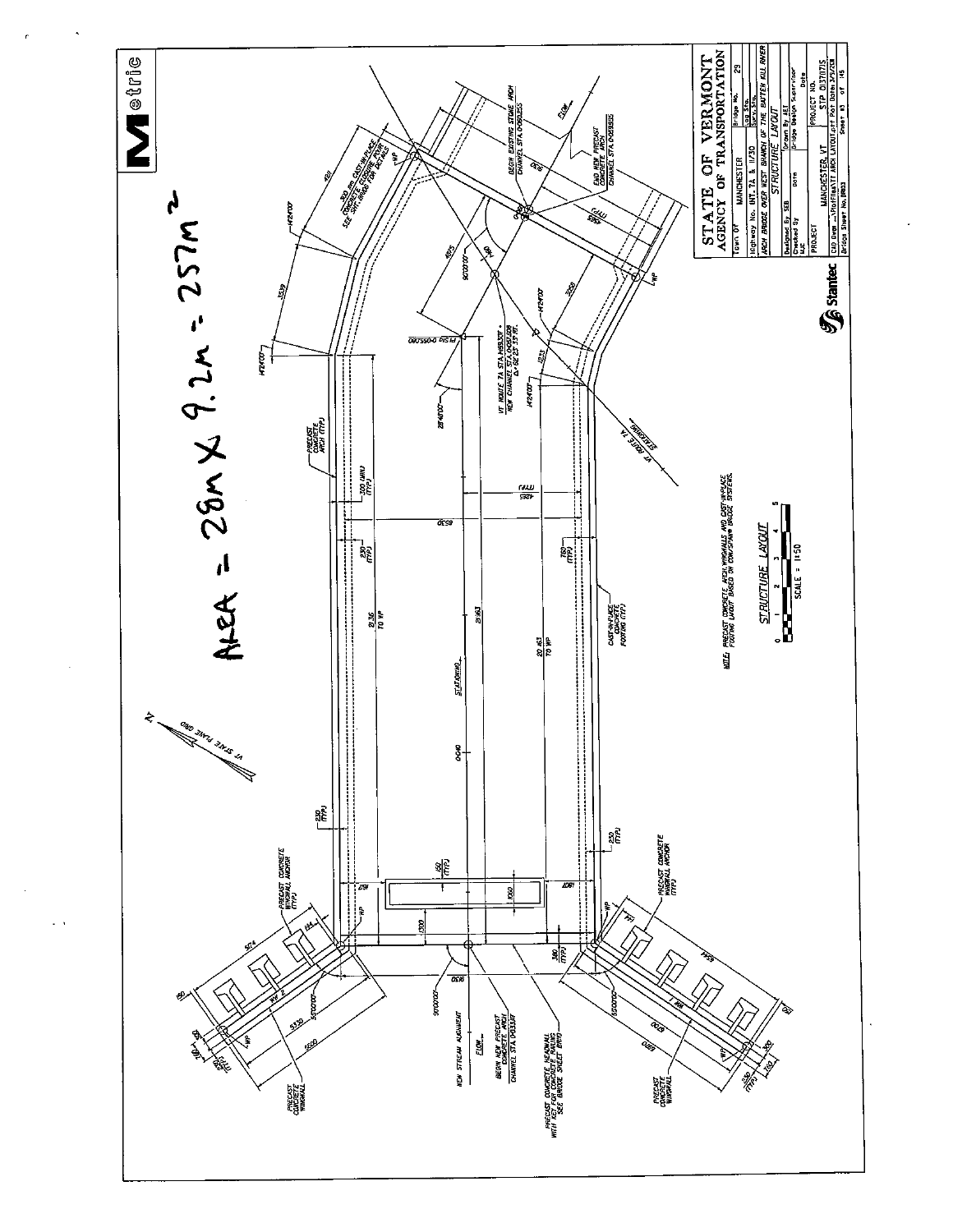# **APPENDIX D**

**Representative Photos**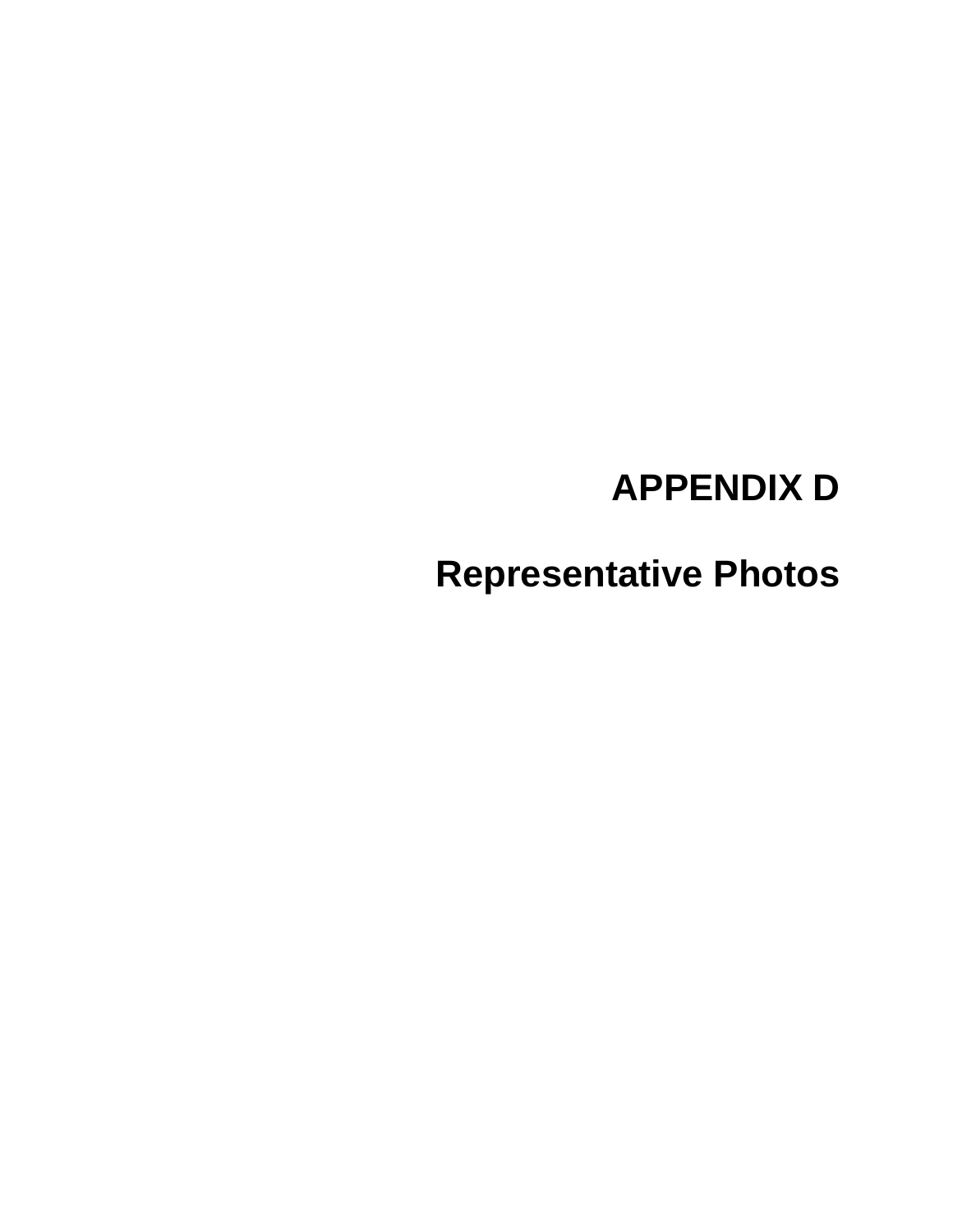

PHOTO 1: WEST FASCIA: CRACKING, SPALLING SOFFIT



PHOTO 2: SPALLING SOFFIT, EXPOSED REBAR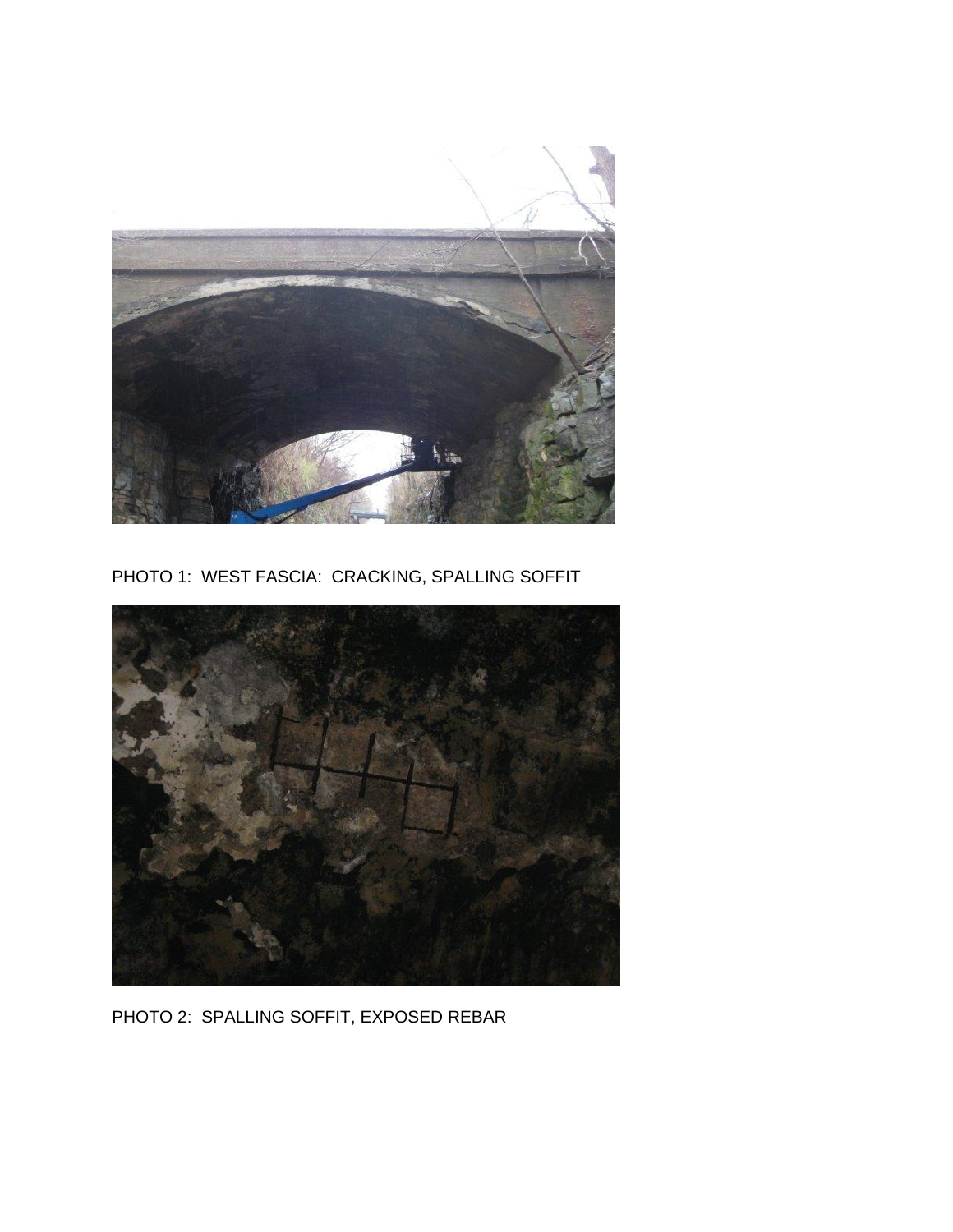

PHOTO 3: SPALLING SOFFIT, EXPOSED REBAR



PHOTO 4: CLOSE UP, POORLY MIXED CONCRETE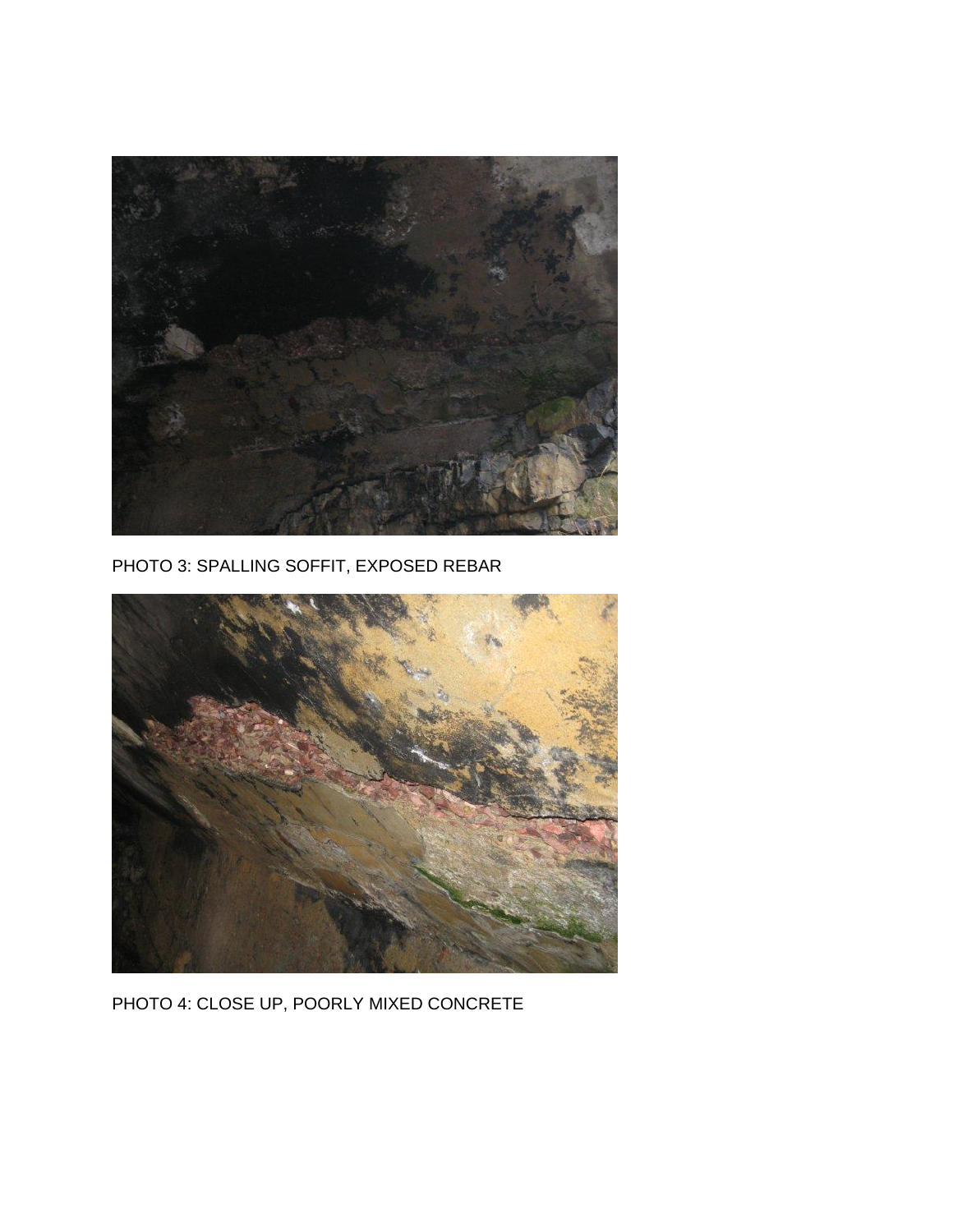### **APPENDIX E**

### **Sketch of Spalling Areas, Arch Soffit By Stantec - April, 2011**